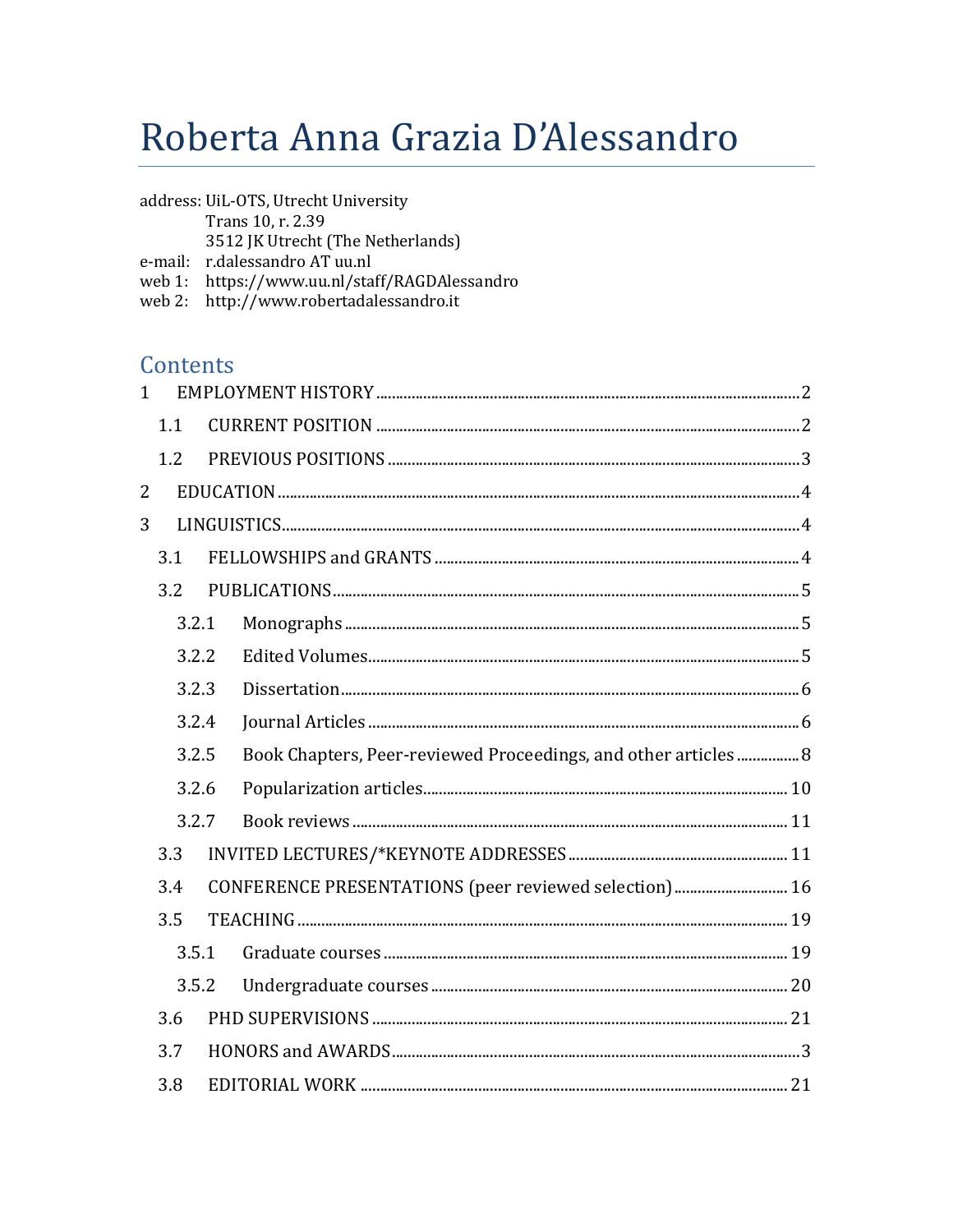| 6 |                                                                                                 |  |  |  |
|---|-------------------------------------------------------------------------------------------------|--|--|--|
|   | 3.9<br>$\overline{4}$<br>4.1<br>4.2<br>4.3<br>4.4<br>5 <sup>1</sup><br>5.1<br>5.2<br>5.3<br>5.4 |  |  |  |

# <span id="page-1-0"></span>**1 EMPLOYMENT HISTORY**

# <span id="page-1-1"></span>**1.1 CURRENT POSITIONS**

Professor of Linguistics / Syntax and Language Variation, Utrecht University

Chair of Linguistics, Utrecht University

Principal Investigator of the ERC Consolidator project *Microcontact. Language variation and change from the Italian heritage perspective*

President of *Going Romance*

Editor-in-chief of *Isogloss. Open Journal of Romance Linguistics*

Editor in chief of the BRILL series *Sketches and Grammars of the Romance languages*

Co-editor of the Language Science Press series *Open Generative Syntax*

External member of the *Centre de Lingüística Teórica* of the University Autònoma de Barcelona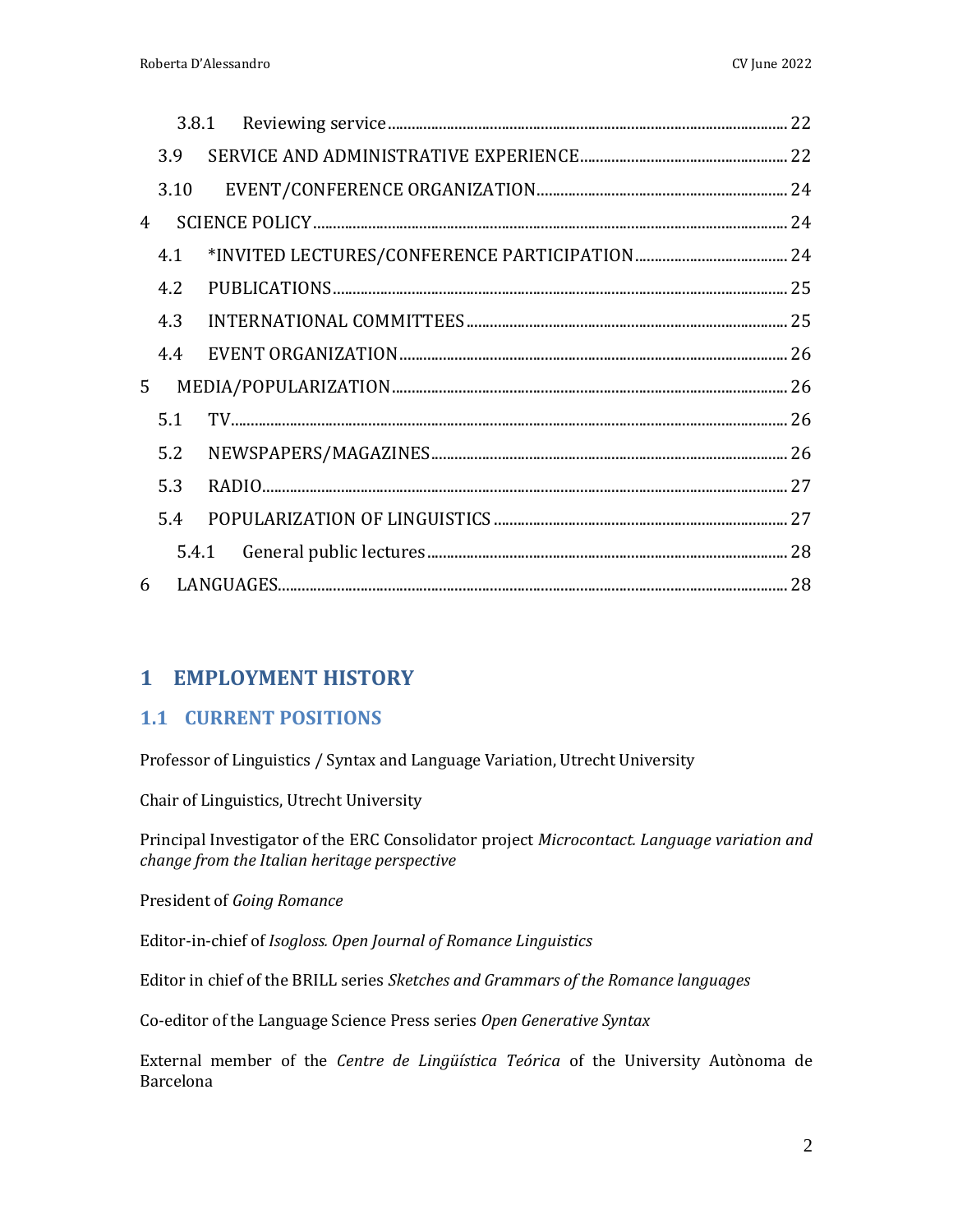# <span id="page-2-0"></span>**1.2 PREVIOUS POSITIONS**

- October 2017 Visiting Professor, ICUB, Research Institute of the University of Bucharest
- 2007- 2016 Full Professor and Chair of Italian language and culture, Leiden University
- 2014 2016 National coordinator of the *MasterLanguage* Italian
- 2014 2016 Leiden coordinator of the *MasterLanguage* Italian
- 2013 2016 Coordinator of the Master Italian Linguistics track
- 2007 –2015 Department chair, Italian language and culture, Leiden University: BA director
- 2012 2015 Chair of the Leiden University Centre for Linguistics (LUCL) Institute Council
- 2007 2013 Chair of the MA Italian
- 2013-2015 Board member (International officer; founder of the internationalization track) of the Young Academy (KNAW)
- 2007 Visiting Research Associate, Université du Québec à Montréal, LAD Interface Asymmetries Research Lab (April-July 2007)
- 2005-2007 *Marie Curie Intra-European Post-doctoral Research Fellow*, Department of Italian, University of Cambridge
- 2005-2006 Italian linguistics consultant, Butler-Hill/ Microsoft, Redmond, USA
- 2004-2005 Research assistant, Butler-Hill/ Microsoft, Redmond, USA
- 2003-2004 Human evaluator of the google.it search engine, Google TM

# <span id="page-2-1"></span>**1.3 MEMBERSHIPS and AWARDS**

- Member of KHMW, *Royal Holland Society of Sciences and Humanitiesi* (February 2021 present)
- Former Member of the *International Council for Science* (Committee for the Freedom and Responsibility in the conduct of Science, CFRS), October 2016-May 2018.
- Alumna of the *Global Young Academy* (active membership: 2014-2019)
- External member of the *Centre de Lingüística Teórica* of the University Autònoma de Barcelona.
- Knight of the Italian Republic, Order of the Star (knighted on 2 June 2014)
- Alumna of the *Young Academy of the Royal Netherlands Academy of Arts and Sciences* (*De Jonge Akademie,* 50 most prominent young scientists in the Netherlands). Member of the board (1 April 2013-1 April 2015)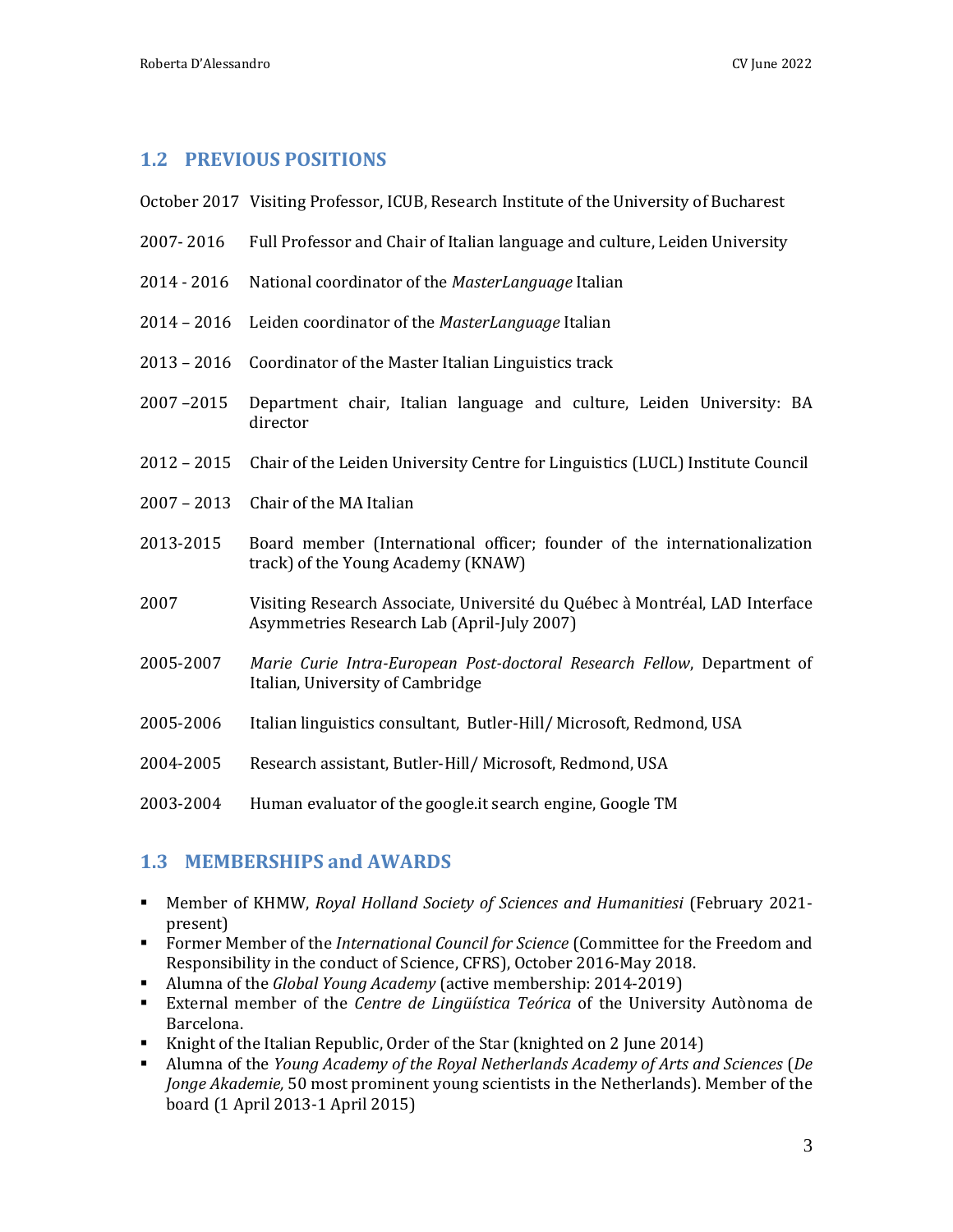- Member of *AcademiaNet*, a network of excellent women researchers (Robert Bosch Stiftung, Spektrum, Nature)
- Member of the *Centro di Studi Filologici e Linguistici Siciliani*
- Marie Curie Fellow
- GLOW board member (2012-2018)
- Going Romance board member
- Philological Society of Great Britain fellow
- Darwin college, University of Cambridge, associate fellow
- <span id="page-3-0"></span>■ Fondazione Giammarco, honorary fellow

# **2 EDUCATION**

- **PhD in Linguistics** *summa cum laude***,** University of Stuttgart, Germany (2000- 2004). Thesis title: 'Impersonal si constructions. Agreement and Interpretation'. Thesis supervisor: Prof. Artemis Alexiadou.
- Academic Leadership for Full Professors (1-year course, 2021)
- Habilitation to full professorship in Italy (2014)
- Diploma in Management/Personal Effectiveness (1 semester course, *Aletta Wubben*/ Leiden University (2014)
- Senior Kwalificatie Onderzoek en Onderwijs (2017)
- Basis Kwalificatie Onderwijs (BKO) diploma (2011)
- **Diploma in Management and Administration** (1-year course, *De Galan en Voigt*/Leiden University) (2009)
- Visiting student at the Centro Interdipartimentale di Studi Cognitivi sul Linguaggio (CISCL), University of Siena, Italy (April-June 2002)
- Visiting student at the Utrecht Institute of Linguistics (UIL-OTS), University of Utrecht, The Netherlands (September-November 2001)
- **•** LOT summer school, Utrecht Institute of Linguistics (UIL-OTS), University of Utrecht, The Netherlands (June-July 2001)
- *Laurea* **degree in Foreign Languages and Literatures** *110/110 cum laude*, University of L'Aquila, Italy (1995-2000). Majors: Russian and Linguistics. Minor: English. Thesis title: 'Anaphoric Relations and Open NPs in Russian, English and Italian'. Thesis supervisor: Prof. Maria Grossmann.
- GISSL summer school, University of Girona, Spain (July 2000)
- LSA Linguistic Institute, Cornell University, Ithaca, NY, USA (June-August 1997)
- Erasmus Free Mover student, University of Helsinki, Finland (1998-1999)
- <span id="page-3-1"></span>▪ Undergraduate student of Physics, University of L'Aquila, Italy (1991-1993)

# **3 LINGUISTICS**

# <span id="page-3-2"></span>**3.1 FELLOWSHIPS and GRANTS**

- **ERC Consolidator Grant** on *Microcontact. Language variation and change from the Italian heritage perspective* (January 2017-December 2021) (PI, 2M EUR)
- MINECO Project, Spain: Redes de variaction microparametricas en las lenguas romanicas (REVAMICRO, FFI2017-87140-C4-1-P). Project team member. PIs: Ángel Gallego and Jaume Mateu.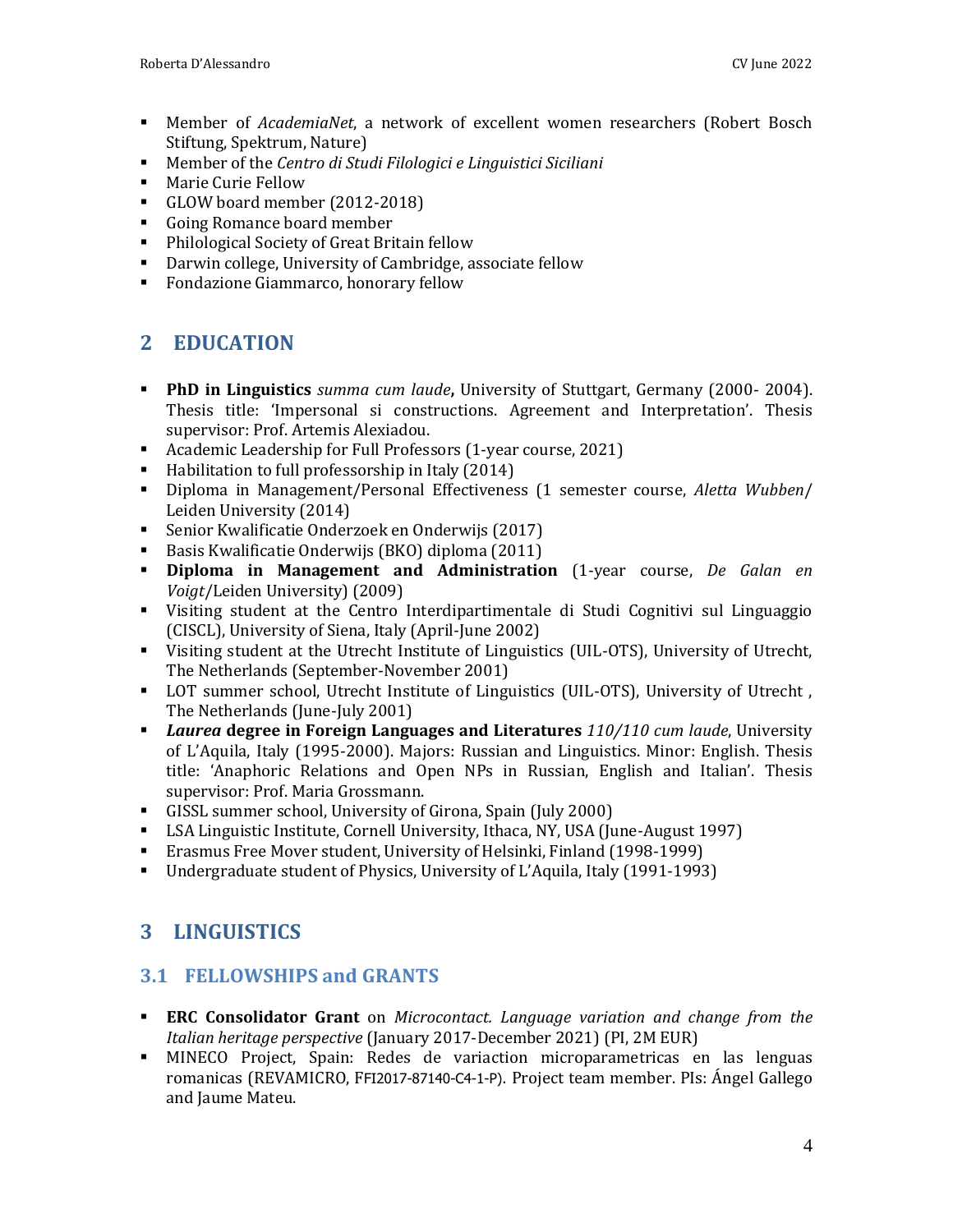- **ICREA Research Professorship**, Government of Catalunya/Universitat Autònoma de Barcelona, offered in July 2014 – opted out
- **NWO** (Netherlands Research Organisation) **VIDI research grant** on *Splitting and clustering grammatical information* (September 2010-August 2015) (PI, 800K EUR)
- MINECO project on *La variación en las interfaces de la sintaxis con otros componentes del sistema lingüístico*. Subproject *La variación en la interfaz sintaxis-discurso*. (Co-applicant: PIs: Ángel J. Gallego and M. Lluïsa Hernanz). (01.01.2015-31.12.2017)
- NWO Free Competition grant on *Maps and Grammar* (co-applicant. PIs Sjef Barbiers, Marc van Oostendorp) (September 2013-August 2018, 750K EUR)
- KNAW/ De Jonge Akademie grant *Revitalizing endangered languages* (4K EUR)
- KNAW/ De Jonge Akademie grant *Abruzzese data crowdsourcing* (co-applicant: B. Speckmann) (4,060 EUR)
- PTDC/MHCLIN/4564/2012 Grant on *Subordination in Medieval Portuguese* (coapplicant. Main applicant and PI Alexandra Fieis, Universidade Nova de Lisboa)
- LUCL grant for 1 PhD student on the project *Dialects entangled: language contact between Albanian and Southern Italian dialects* (with M. de Vaan and M. van Oostendorp)
- NWO visiting grant for dr. Claudio Di Felice on the diachrony of Abruzzese (January-April 2009)
- **Marie Curie Intra-European Post-Doctoral Fellowship** on *Abruzzese Syntax* (February 2005-January 2007), University of Cambridge
- *DeutscheForschungsgemeischaft* (DFG) grant (May 2000-April 2003) for the Graduate School 'Linguistic Representations and their Interpretation' at the University of Stuttgart
- *Deutsche Forschungsgemeischaft* (DFG) grants to visit the University of Utrecht (September-November 2001), and Siena (April-June 2002), and to attend the LOT Summer School in Utrecht (June-July 2001)
- *GISSL- Socrates- IP grant* for the Girona International Summer School, University of Girona, Spain (July 2000)
- *Società Italiana di Glottologia* grant for the 'Corso di aggiornamento in discipline linguistiche' (Updating course in Linguistics), San Daniele del Friuli, Italy (September 1999)
- *Erasmus Free Mover Scholarship* (1998-1999) (One of approximately fifteen scholarships available across Europe)
- *Regione Abruzzo* scholarship for a one year stay in Helsinki (1998-1999) and European Union award to attend the Intensive Finnish Preparation Course at the University of Helsinki (July 1998)

# <span id="page-4-0"></span>**3.2 PUBLICATIONS**

# <span id="page-4-1"></span>**3.2.1 Monographs**

2007 **D'Alessandro, Roberta.** *Impersonal si constructions. Agreement and Interpretation*. Berlin/New York: Mouton de Gruyter *reviewed in LinguistList* 19.368

# <span id="page-4-2"></span>**3.2.2 Edited Volumes**

1. **D'Alessandro Roberta** and Diego Pescarini (eds). 2018. *Advances in Italian dialectology*. Leiden: Brill.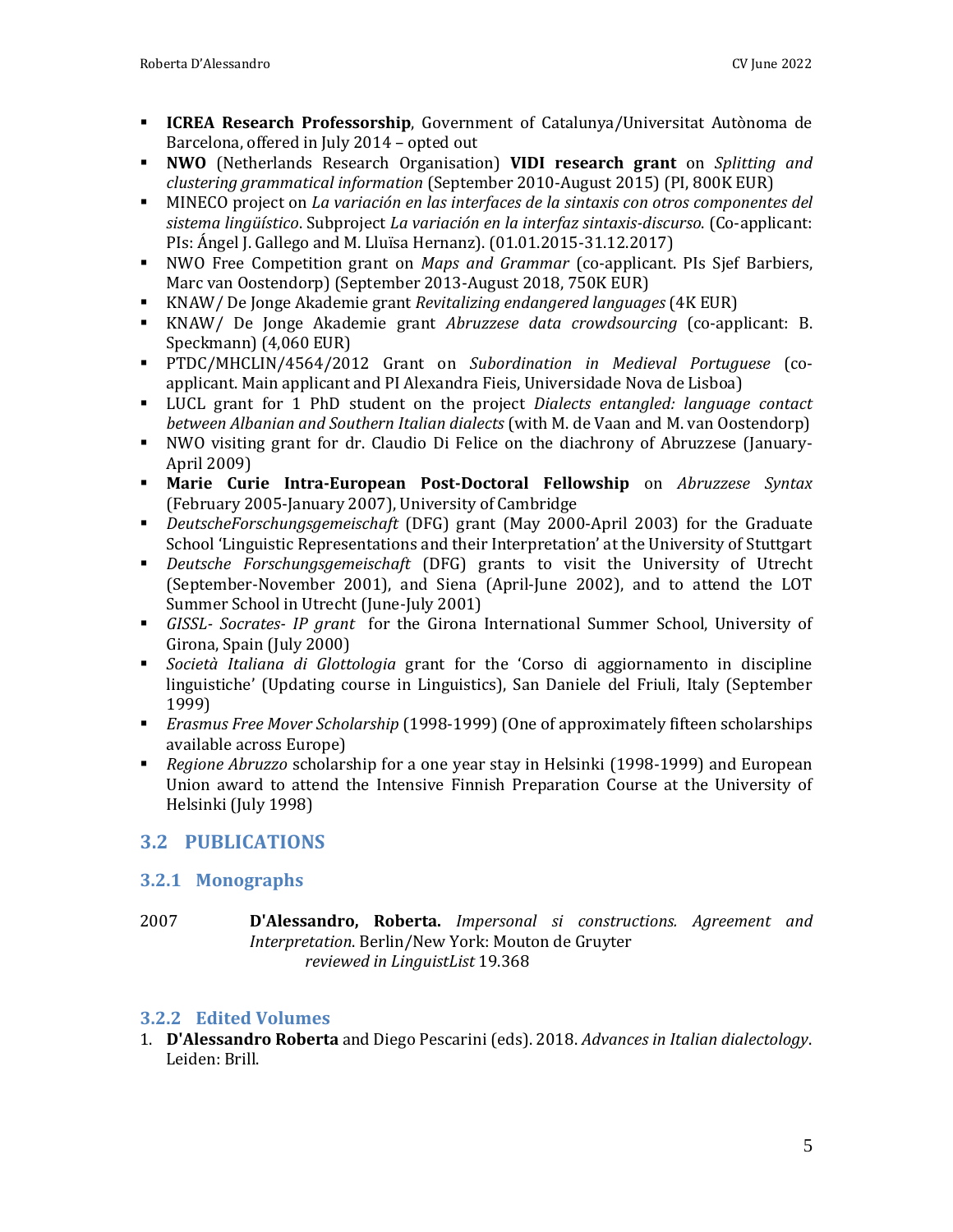- 2. **D'Alessandro Roberta**, Franco, Irene, and Ángel Gallego (eds). 2017. *The Verbal Domain*. Oxford University Press.
- 3. **D'Alessandro, Roberta**, Iannàccaro, Gabriele, Passino, Diana and Anna M. Thornton (eds). 2017. *Di tutti i colori. Studi linguistici in onore di Maria Grossmann.*  <http://permariag.wixsite.com/permariagrossmann>
- 4. **D'Alessandro, Roberta**, Di Felice, Claudio, Franco, Irene, and Adam Ledgeway (eds). 2014. *Approcci diversi alla dialettologia italiana contemporanea*. Special Issue of *L'Italia Dialettale*. ID LXXV. 2014.
- 5. **D'Alessandro, Roberta**, Ledgeway, Adam, and Ian Roberts (eds). 2010. *Syntactic variation. The dialects of Italy*. Cambridge: Cambridge University Press. *reviewed in Language* 87:3 (2011) *reviewed in Lingua* 122 (2012) *reviewed in Zeitschrift für romanische Philologie* 01/2013; 129(4).
- 6. **D'Alessandro, Roberta***,* Fischer, Susann, and Gunnar Hrafn Hrafnbjargarson (eds). 2008. *Agreement restrictions*.Berlin/New York: Mouton de Gruyter. *reviewed in Language* 86:4 (2010)
- 7. **D'Alessandro, Roberta**, De Felicis, Maria-Clara, Passino, Diana, and Melani Traini. 2005. *ELI Passport junior, Italian learner's Dictionary*. Recanati: ELI, European Language Institute.

#### <span id="page-5-0"></span>**3.2.3 Dissertation**

**D'Alessandro, Roberta.** 2004. *Impersonal si constructions. Agreement and Interpretation*. Published at Stuttgart University Library. <https://d-nb.info/970646151/34>

#### <span id="page-5-1"></span>**3.2.4 Journal Articles**

- 1. Andriani, Luigi & **Roberta D'Alessandro**, D, T, C drop in heritage Italo-Romance in NYC. Some descriptive generalizations. In press. *Revue Roumaine de Linguistique*.
- 2. Andriani, Luigi, **D'Alessandro, Roberta,** Frasson, Alberto, Van Osch, Brechje, Sorgini, Luana & Silvia Terenghi. 2022. Adding the microdimension to the study of language change in contact. Three case studies. *Glossa* 7(1). <https://doi.org/10.16995/glossa.5748>
- 3. **D'Alessandro, Roberta.** 2021. Not everything is a theory. *Theoretical Linguistics*, 47(1- 2), 53-60. <https://doi.org/10.1515/tl-2021-2005>
- 4. **D'Alessandro, Roberta**, Natvig, David & Michael Putnam. 2021. Addressing challenges in formal research on moribund heritage languages: A path forward. *Front. Psychol*. 12, 700126. https://www.frontiersin.org/articles/10.3389/fpsyg.2021.700126/full
- 5. Frasson, Alberto, **D'Alessandro, Roberta** & Brechje van Osch. 2021. Subject clitics in microcontact. A case study from heritage Friulian in Argentina and Brazil. *Heritage Language Journal* 18(1): 1-36. https://brill.com/view/journals/hlj/18/1/article-p1\_3.xml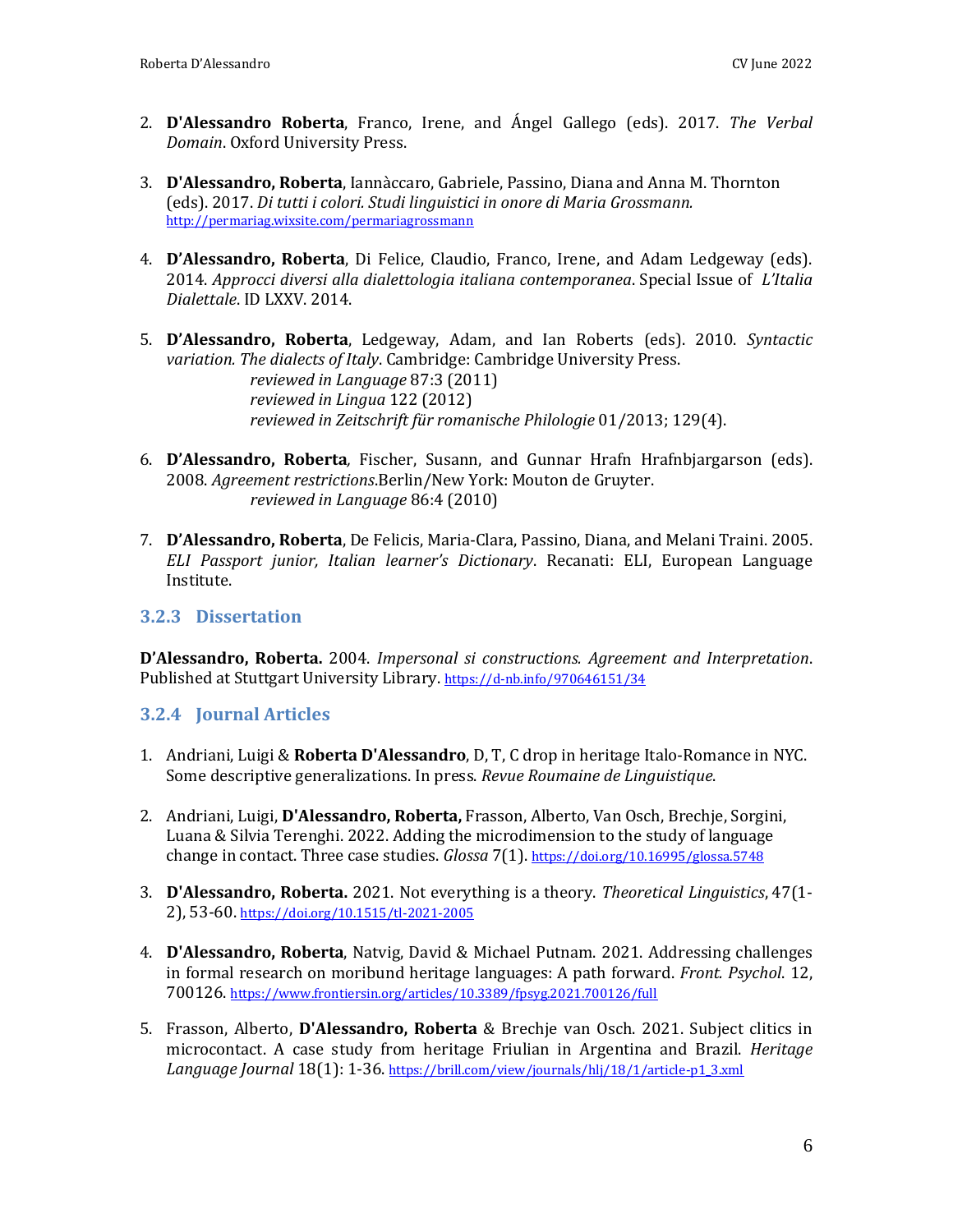- 6. **D'Alessandro, Roberta**. 2021. Syntactic change in contact: Romance. *Annual Review of Linguistics*, *2021*(7), 309-328. <https://doi.org/10.1146/annurev-linguistics-011619-030311>
- 7. **D'Alessandro, Roberta** & Marc van Oostendorp. 2020. Language variation and functional heads. Magnetic Grammar. *Linguistic Analysis* 42 (3-4), 405-439. https://www.linguisticanalysis.com/wp-content/uploads/2021/01/4-Language-Variation-and-Functional-Heads-Magnetic-Grammar-DAlessandro-van-Oostendorp-pp-405-439.pdf
- 8. Leivada, Evelina, **D'Alessandro Roberta** & K. K. Grohmann. 2019. Eliciting Big Data From Small, Young, or Non-standard Languages: 10 Experimental Challenges. *Frontiers in Psychology* 10:313. [doi: 10.3389/fpsyg.2019.00313.](https://www.frontiersin.org/articles/10.3389/fpsyg.2019.00313/full)
- 9. **D'Alessandro, Roberta**. 2019. The achievements of Generative Grammar: a time chart and some reflections. *Catalan Journal of Linguistics* Special Issue, 7-26. <https://doi.org/10.5565/rev/catjl.232>
- 10. **D'Alessandro, Roberta** & Marc van Oostendorp. 2017. On the diversity of linguistic data and the integration of the language sciences. *Frontiers in Psychology* 8:2002. [doi:](https://www.frontiersin.org/articles/10.3389/fpsyg.2017.02002/full)  [10.3389/fpsyg.2017.02002.](https://www.frontiersin.org/articles/10.3389/fpsyg.2017.02002/full)
- 11. **D'Alessandro, Roberta**. 2017. When you have too many features: auxiliaries, agreement, and clitics in Italian varieties. *Glossa: A Journal of General Linguistics, 2(1), 50. DOI:* <http://doi.org/10.5334/gjgl.102>.
- 12. **D'Alessandro, Roberta** & Tobias Scheer. 2015. Modular PIC. *Linguistic Inquiry* 46:4*,* 593-624. 2015.
- 13. **D'Alessandro, Roberta** & Claudio di Felice. 2015. The diachrony of Abruzzese complementation. *Revue Roumaine de Linguistique* LX, 2–3, 129–145.
- 14. **D'Alessandro, Roberta**. 2014. Death and contact-induced rebirth of impersonal pronouns. A case study. In: Diego Pescarini and Andrea Calabrese (eds), Special Issue on *The Diachrony of pronominal systems*. *Probus* 26.2*,* 249-274.
- 15. **D'Alessandro, Roberta** & Tobias Scheer. 2013. Phase-head marking. In: Hisao Tokizaki and Yoshi Dobashi (eds). *Universal Syntax and Parametric Phonology*. Special Issue of *Linguistic Analysis* 38:4, 305-330.
- 16. **D'Alessandro, Roberta**. 2011. Soggetti non canonici in abruzzese: i pronomi impersonali *nome* ed *anne*. *Archivio Glottologico Italiano* 2: 227-262.
- 17. **D'Alessandro, Roberta** & Ian Roberts. 2010. Past participle agreement in Abruzzese: Split auxiliary selection and the null-subject parameter. *Natural Language and Linguistic Theory* 28: 41-72.
- 18. **D'Alessandro, Roberta** & Adam Ledgeway. 2010. At the C-T boundary: Investigating Abruzzese complementation. *Lingua* 120/8: 2040-2060.
- 19. Biberauer, Theresa & **Roberta D'Alessandro**. 2010. On the role of gemination in passives: the case of Abruzzese. *Snippets* 21.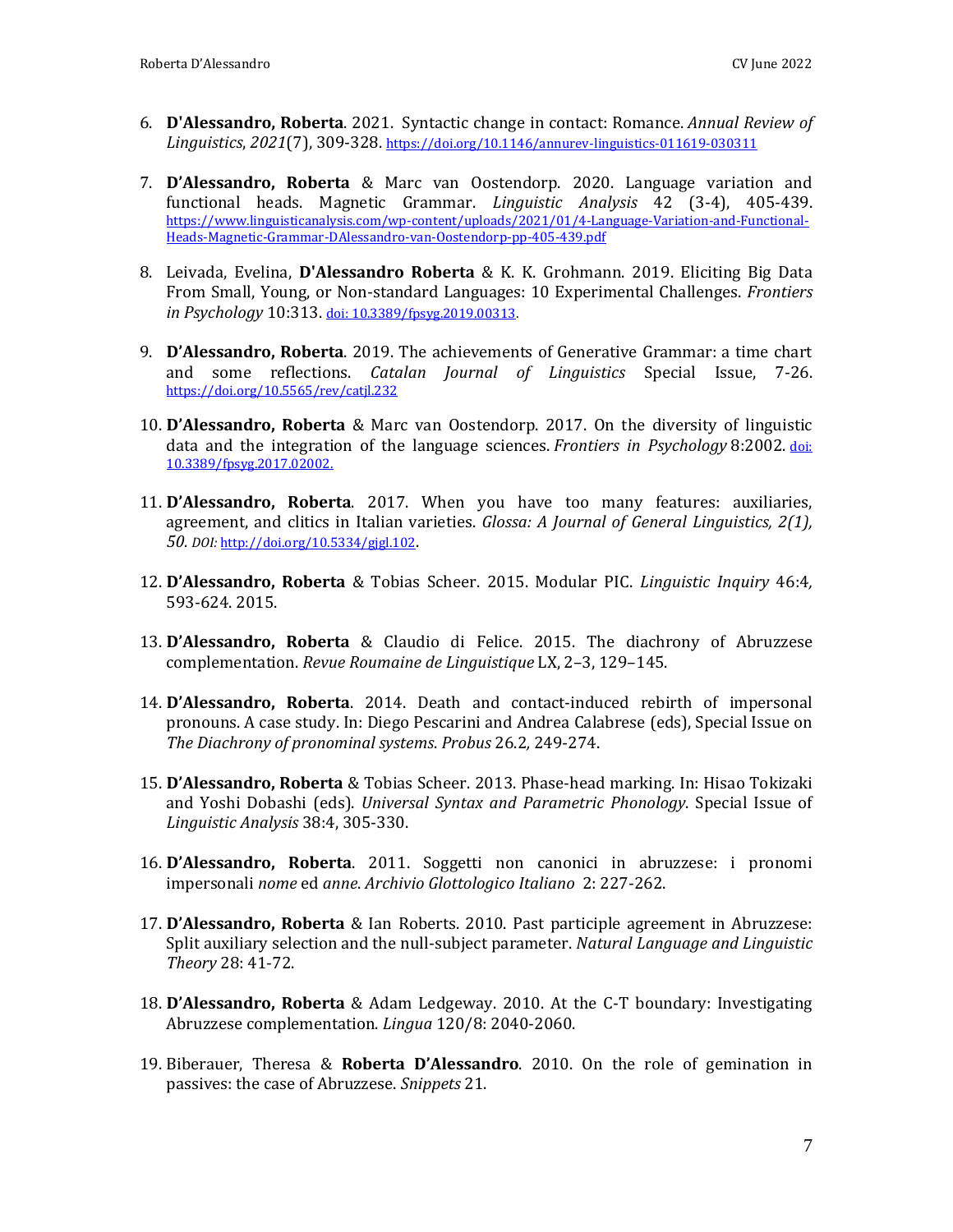- 20. **D'Alessandro, Roberta** & Ian Roberts. 2008. Movement and agreement in Italian past participles and defective phases. *Linguistic Inquiry* 39/3: 477-491.
- 21. **D'Alessandro, Roberta** & Artemis Alexiadou. 2006. The syntax of the indefinite pronoun nome. *Probus* 8/2: 189-218.
- 22. **D'Alessandro, Roberta**. 2004. Syntactic and pragmatic features: a case study. *Leitura. Estudos em Syntaxe Comparativa* 33: 185-202.
- 23. **D'Alessandro, Roberta** & Artemis Alexiadou. 2002. Inclusive and exclusive impersonal pronouns: a feature-geometrical analysis. *Rivista di grammatica generativa* 27: 31-44.
- 24. **D'Alessandro, Roberta**. 2002. Agreement in Italian impersonal si constructions. A phase-based analysis. *AbraLin Journal* 1/1: 35-72.

#### <span id="page-7-0"></span>**3.2.5 Book Chapters, Peer-reviewed Proceedings, and other articles**

- 25. **D'Alessandro, Roberta**. 2022. Crossing domains: topic marking and doubling in Romance. In: Boneh, Harbour, Matushansky & Roy (eds), *Building on Babel's Rubble*. PUV.
- 26. D'Alessandro, Roberta. 2022. **سرّ المي** التركيب أساسيات**, Syntax made easy (Arabic version),** translated by Mhamed Wahid. Centre de Recherches Sémiotiques et Etudes Culturelles, Maroc. <https://ling.auf.net/lingbuzz/006558>
- 27. Andriani, Luigi, Casalicchio, Jan, Ciconte, Francesco Maria, **D'Alessandro, Roberta**, Frasson, Alberto, Van Osch, Brechje, Sorgini, Luana & Silvia Terenghi. to appear. Documenting Italo-Romance minority languages in the Americas. Problems and tentative solutions. 2022. In: Nevins, A. & M. Cole (eds), *Contemporary research in minority and diaspora languages of Europe*, Language Science Press.
- 28. **D'Alessandro, Roberta**. to appear. Agreement. In Ledgeway, A. & M. Maiden, *Handbook of Romance Linguistics.* Cambridge University Press.
- 29. **D'Alessandro, Roberta**. to appear. A short history of Agree. In Grohman & Leivada (eds), *Cambridge Handbook of Minimalism.*
- 30. **D'Alessandro, Roberta**. 2021. Sintassi semplice. Utrecht University.
- 31. **D'Alessandro, Roberta**. 2020. Agreement across the board. Topic agreement in Ripano. In Katharina Hartmann, Johannes Mursell and Peter W. Smith (eds), *Agree to Agree: Agreement in the Minimalist Programme. Open Generative Syntax 4*. Language Science Press.
- 32. **D'Alessandro, Roberta.** 2019. *Syntax made easy. How to read and draw syntactic trees.*  Utrecht University.
- 33. **D'Alessandro, Roberta** & Luana Sorgini. 2019. *Mə tε magnatə*. Perifrasi modali in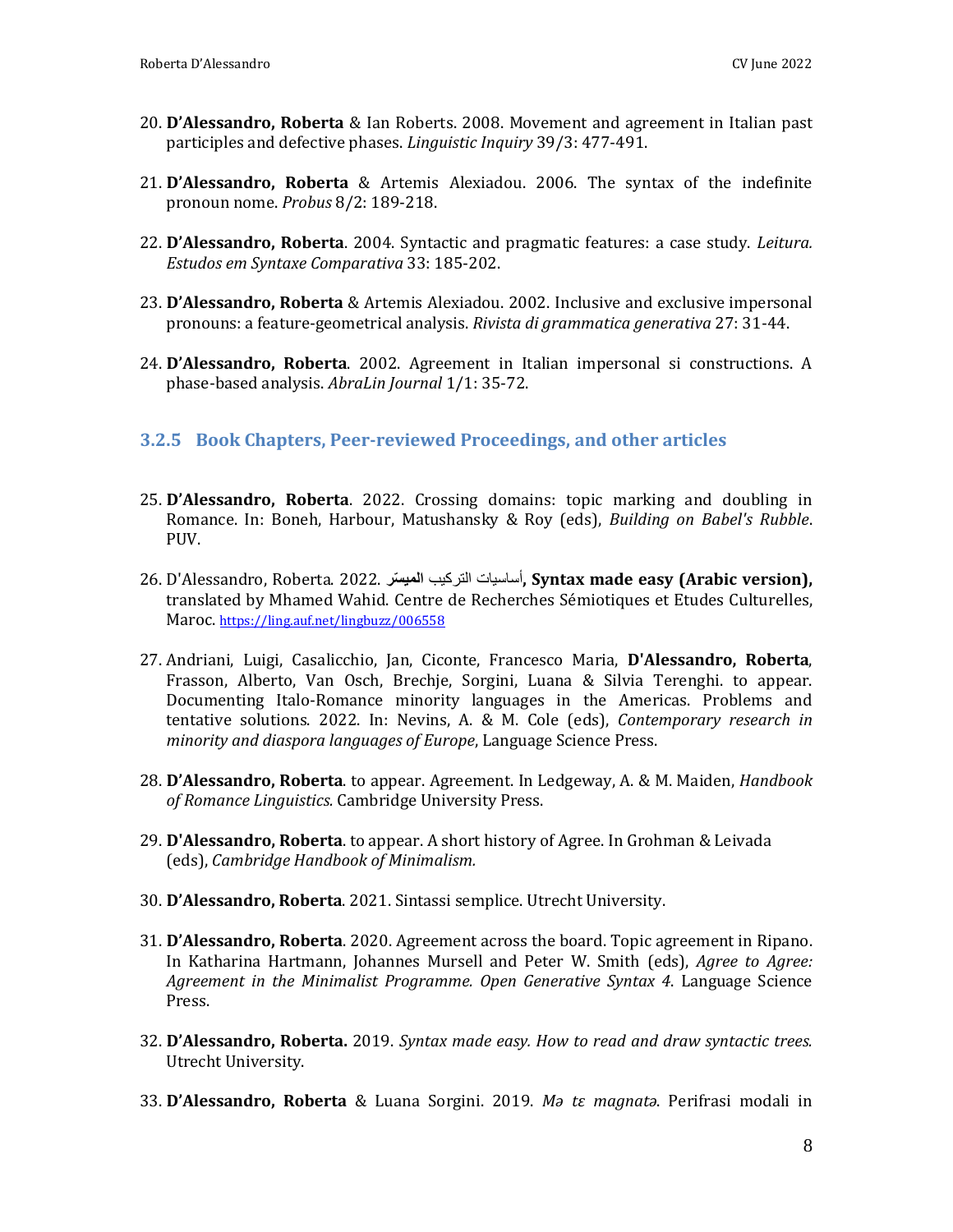abruzzese orientale. In: Chilà, A. and A. De Angelis (eds), *Capitoli di morfosintassi delle varietà romanze d'Italia: teoria e dati empirici. Bollettino del Centro di studi filologici e linguistici siciliani*, 21.

- 34. Marc van Oostendorp & **Roberta D'Alessandro, Roberta**. 2019. Metaphony as magnetism. In Mirko Grimaldi, Rosangela Lai, Ludovico Franco, Benedetta Baldi (eds), *Structuring Variation in Romance Linguistics and Beyond*. Amsterdam: John Benjamins.
- 35. **D'Alessandro, Roberta** & Laura Migliori. 2017. Sui possessivi (enclitici) nelle varietà italo-romanze meridionali non estreme. In D'Alessandro, Iannàccaro, Passino & Thornton (eds), *Di tutti i colori. Studi linguistici per Maria Grossmann.*  <http://permariag.wixsite.com/permariagrossmann/daless-migliori>
- 36. **D'Alessandro, Roberta** & Marc van Oostendorp. 2016. When imperfections are perfect. Prosody, phi-features and deixis in central and southern Italian vocatives. *Romance Languages and Linguistic Theory.*
- 37. **D'Alessandro, Roberta** & Marc van Oostendorp. 2016. Abruzzese metaphony and the |A| eater. In: Francesc Torres Tamarit, Katrin Linke, and Marc van Oostendorp (eds), *Approaches to metaphony in the languages of Italy*. Berlin, Mouton de Gruyter.
- 38. **D'Alessandro, Roberta** & Diego Pescarini. 2016. Agreement restrictions and agreement oddities in Romance. In: Susann Fischer and Christoph Gabriel (eds*), Manual of Grammatical interfaces in Romance.* Berlin: De Gruyter.
- 39. **D'Alessandro, Roberta**. 2015. Null Subject. In: Antonio Fábregas, Jaume Mateu and Michael Putnam (eds), *Contemporary Linguistic Parameters*. London: Bloomsbury Press. 2015, 201-226.
- 40. **D'Alessandro, Roberta** & Marc van Oostendorp. 2014. La metafonia ariellese tra fonologia e lessico. In: Diego Pescarini and Diana Passino (eds), *Quaderni Linguistici dell'ASIT. Studi sui dialetti dell'Abruzzo* 17, 1-18.
- 41. **D'Alessandro, Roberta,** Di Felice, Claudio, Franco, Irene & Adam Ledgeway. 2014. Approcci diversi alla dialettologia italiana contemporanea (with). In *L'Italia Dialettale* ID LXXV, Special Issue, 7-11.
- 42. Lusini, Sara, **D'Alessandro, Roberta** & Johan Rooryck. 2014. Phonetic aspects of polar questions in Sienese: an experimental approach. In: Joanneke Caspers, Yiya Chen, Willemijn Heeren, Jos Pacilly, Niels Schiller, and Ellen van Santen (eds), *Above and beyond the segments*. Amsterdam: John Benjamins.
- 43. **D'Alessandro, Roberta**. 2010. The verbal domain: TP-VP structure and auxiliaries. In: Roberta D'Alessandro, Adam Ledgeway, and Ian Roberts, (eds), *Syntactic Variation. The dialects of Italy*. Cambridge, UK: Cambridge University Press, 27-38.
- 44. **D'Alessandro, Roberta** & Adam Ledgeway. 2010. The Abruzzese T*-v* system: feature spreading and the double auxiliary construction. Roberta D'Alessandro, Adam Ledgeway, and Ian Roberts, (eds), Syntactic Variation. The dialects of Italy. Cambridge, UK: Cambridge University Press, 201-210.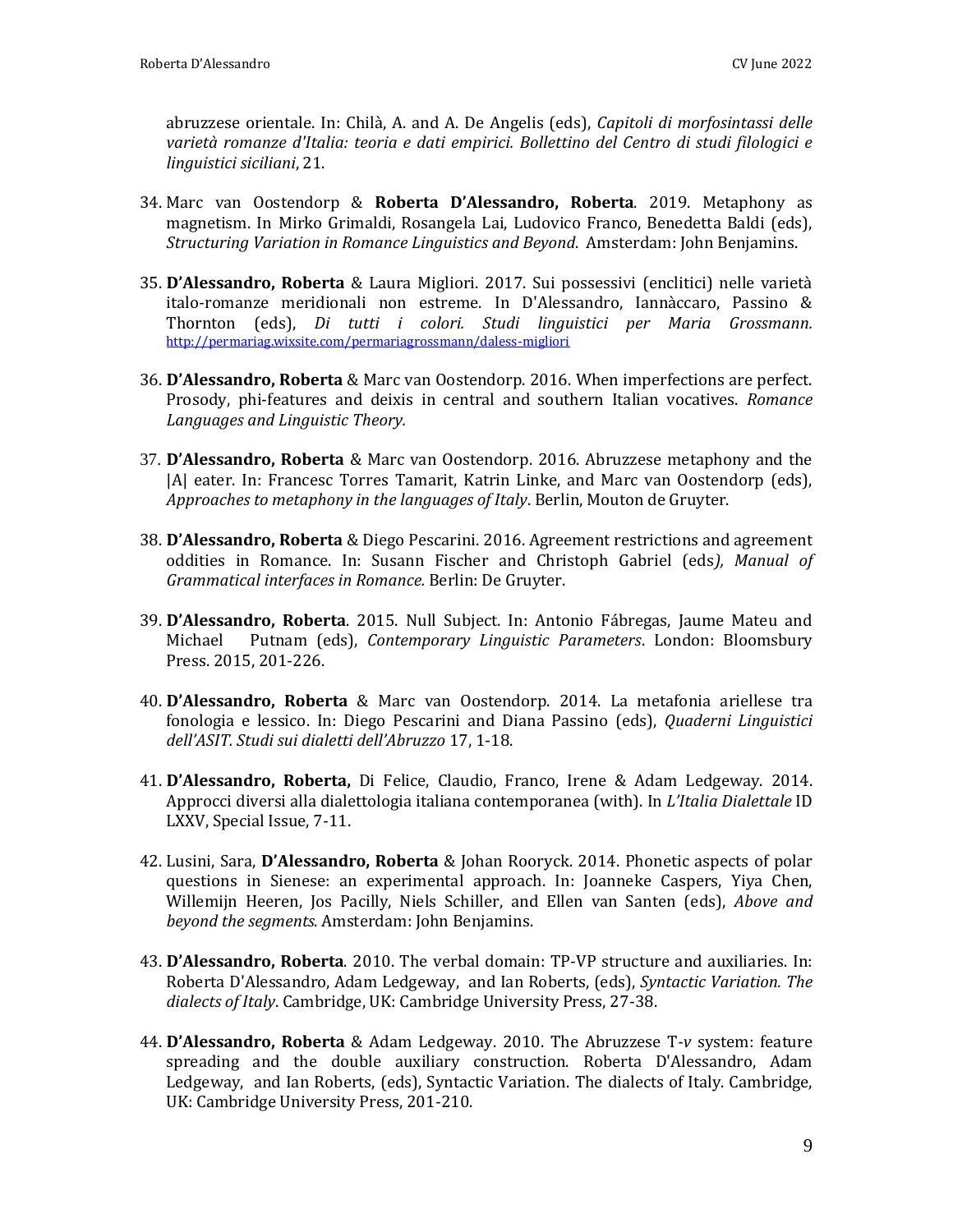- 45. **D'Alessandro, Roberta** & Anna Maria Di Sciullo. 2009. Proper Subset Relation and Concord: agreement in Abruzzese Possessive Copular Constructions. *Proceedings of NELS 38*, 217-230.
- 46. **D'Alessandro, Roberta**. 2008. Syntaktische und pragmatische Merkmale: Eine Fallstudie. 2008. In: Mensching, G. & Remberger, E. (eds.), *Romanistische Syntax – minimalistisch*. Tuebingen: Gunther Narr Verlag.
- 47. **D'Alessandro, Roberta**, Fischer, Susann & Gunnar Hrafn Hrafnbjargarson. 2008. On Agreement restrictions. In: Roberta D'Alessandro, Susanne Fischer & Gunnar Hrafn Hrafnbjargarson (eds), *Agreement Restrictions*. Berlin/New York: Mouton De Gruyter.
- 48. **D'Alessandro, Roberta** Is impersonal si in Italian definite or indefinite? In: Martínez, M. T., Alcazár, A. & R.M. Hernández, Proceedings of the thirty-third Western Conference On Linguistics (WECOL 2004), Fresno: USC Publications: 64-75. 2006.
- 49. **D'Alessandro, Roberta** & Theresa Biberauer. 2006. Syntactic doubling and the encoding of Voice in Eastern Abruzzese. In: D.Baumer, D. Montero & M. Scanlon (eds), *Proceedings of the 25th West Coast Conference on Formal Linguistics (WCCFL 25*). Somerville, MA: Cascadilla Proceedings Project: 87-95.
- 50. **D'Alessandro, Roberta**. 2005. Varietà dialettali della costa occidentale dell'Adriatico. Aspetti sintattici. *Adriatico/Jadran* 1: 134-150.
- 51. **D'Alessandro, Roberta**. 2004. Impersonal si constructions. How semantics determines agreement. In: K. Moulton & M. Wolf (eds). *Proceeding of NELS 34*. GLSA: 61-73.
- 52. **D'Alessandro, Roberta**. 2003. On quirky subjects and the person restriction in Icelandic and Italian. In: M. Van Koppen, J. Sio & M. de Vos (eds), *Proceedings of Console XI*, Leiden: SOLE Publications: 1-16.
- 53. **D'Alessandro, Roberta** & Artemis Alexiadou. 2003. Nome: a subject clitic in a southern Italian dialect. In: M. Coene & Y. D'Hulst (eds), *Current Studies in Comparative Romance Linguistics. Antwerp*: Antwerp Papers in Linguistics: 165-192.
- 54. **D'Alessandro, Roberta**. 2002. On impersonal si constructions in Italian. In: M. Van Koppen & M. de Vos (eds), *Proceedings of Console X*, Leiden: SOLE Publications: 1-15.

#### <span id="page-9-0"></span>**3.2.6 Non peer-reviewed articles**

- 1. Come si mescolano le lingue? Lingue in contatto, prestiti, e lingua franca. In Masini, F. & N. Grandi (eds), *Tutto ciò che hai sempre voluto sapere sul linguaggio e sulle lingue*. Caissa Italia Editore. 2017.
- 2. Microcontact. *Horizon 2020 Projects- Portal* 2017. (http://www.horizon2020publications.com/H13/#78).
- 3. L'italiano sta bene: vivo e imbarbarito. *Treccani. Speciale Lingua Italiana,* 2016. (http://www.treccani.it/magazine/lingua\_italiana/speciali/ok/D\_Alessandro.html)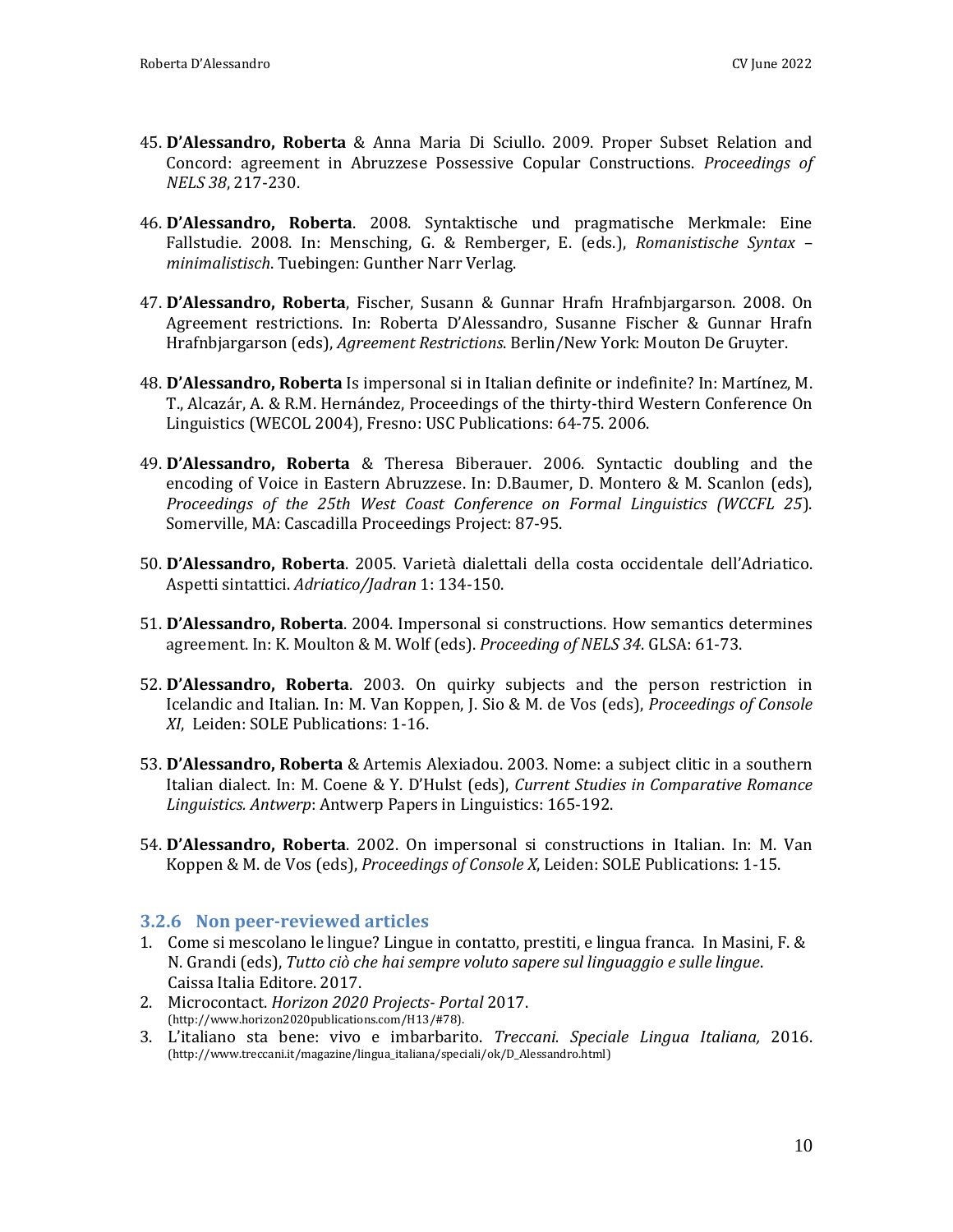#### <span id="page-10-0"></span>**3.2.7 Book reviews**

- 1. Piattelli-Palmarini, Uriagereka, and Salaburu. 'On minds and language'. e-*Language*. November 2011.
- 2. J. Nunes (ed.). 'Minimalist essays on Brazilian Portuguese syntax'. e-*Language*. November 2011.
- 3. Grohmann. 'InterPhases: Phase-theoretic investigations of linguistic interfaces'. e-*Language.* September 2011.
- 4. Belletti. 'Structures and strategies'. e-*Language*. September 2011.
- 5. Zanuttini, Campos, Herburger, Portner. 'Cross-linguistic research in syntax and semantics'. e-*Language*. June 2010.
- 6. A. M. Di Sciullo (ed.). UG and external systems: Language, Brain and Computation. e-*Language*. April 2009.
- 7. Canepari. Manuale di fonetica. Fonetica naturale: Articolativa, uditiva e funzionale. 2008. *Language* 83:4.
- 8. Ayoun and Salaberry (eds). 'Tense and aspect in Romance Languages'. e*Language.*  October 2008.
- 9. Federica Venier, 'La presentatività'. 2007. Horizonte 232-235.
- 10. Broekhuis *et al.* Organizing Grammar. In press. *Language*.
- 11. Nunzio La Fauci and Ignazio Mirto. Fare, elementi di sintassi. 2006. *Language 82:1*.
- 12. Joseph Quer, Jan Schroten, Mauro Scorretti, Petra Sleeman, and Els Verheugd (eds), Romance Languages and Linguistic Theory 2001. Selected papers from 'Going Romance'. 2006. *Language* 82:1.
- 13. 'Handbook of Pragmatics. 2002 installment'. 2006. *Language* 82:3.
- 14. Aleksandar Jokíc and Quentin Smith, 'Time, Tense, and Reference'. 2006. *Language* 82:3.
- 15. Linda van Bergen, 'Pronouns and Word Order in Old English. With Particular Reference to the Indefinite pronoun Man. 2005. *Language* 81:4.
- 16. Giuliano & Larissa Bonfante, ' The Etruscan Language: An Introduction. Revised Edition'. 2004. *Language* 80:4.
- 17. 'Current Studies in Italian syntax. Essays offered to Lorenzo Renzi'. 2004. *Language* 80:4.

# <span id="page-10-1"></span>**3.3 INVITED LECTURES/\*KEYNOTE ADDRESSES**

- 1. **\*Case, alignment, agreement, and information structure. The role of DOM in language change. 31st Colloquium on Generative Grammar, Universitat de les Illes Balears, Palma de Mallorca, 1-2 June 2022.**
- 2. Why verb movement? Insights from heritage languages. Workshop in honor of Gertjan Postma, Meertens Instituut, 20 May 2022.
- 3. Predicting the output of language change in contact. Some thoughts on complexification and simplification. Romance Linguistics Colloquium LKR at the University of Cologne, 26 April 2022.
- 4. Ergativity, phi-agreement and alignment -When things start going Accusative. Morpho-Syn Syndicate Speaker Series, Penn State University (with Pritha Chandra), 25 April 2022.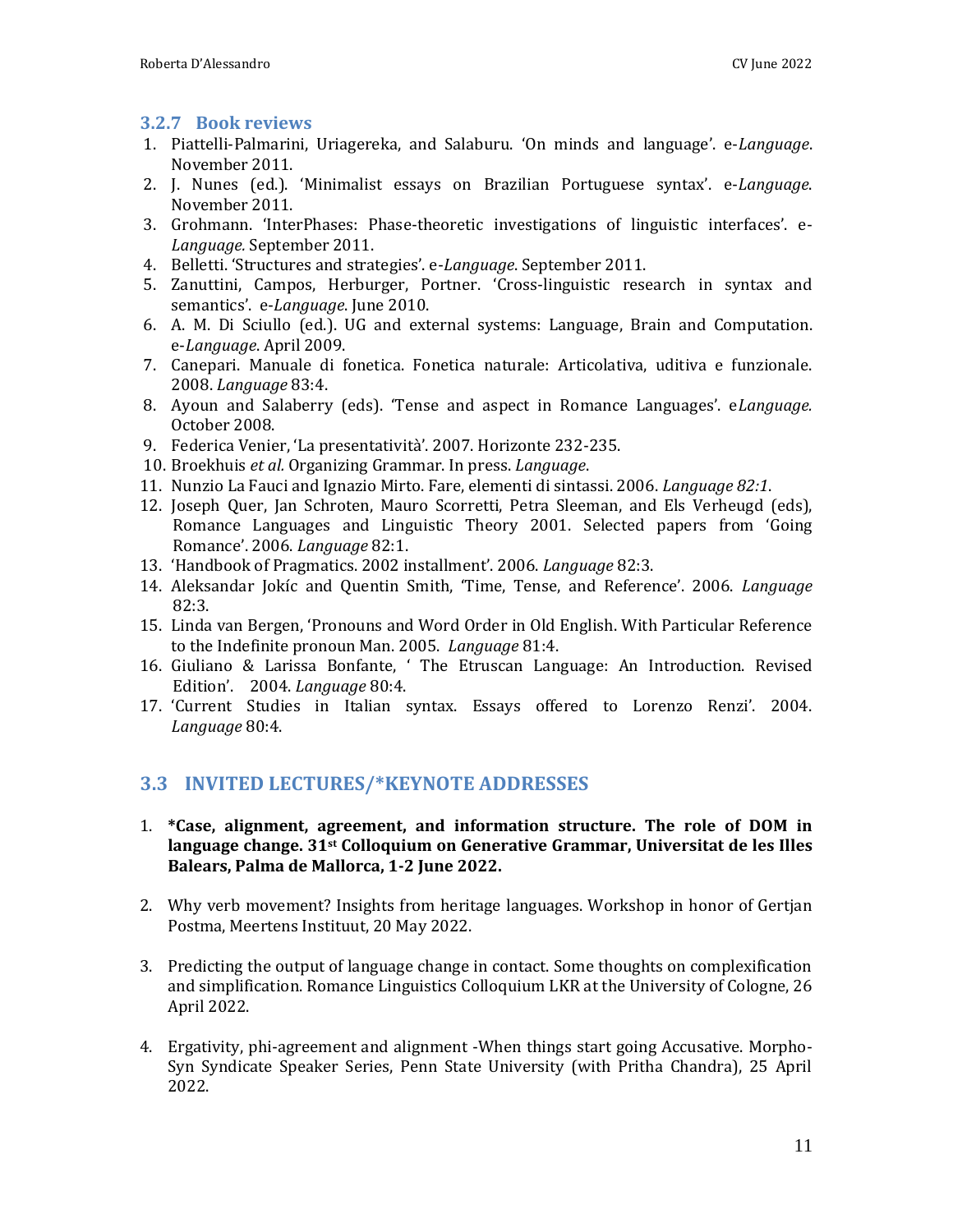- 5. **\*Predicting the output of language contact: the view from microcontact. Workshop: Language and Migration, University of Catania, 24 February 2022.**
- 6. **\*Understanding language change – directionality, simplification, or neither? LINGUAE Lecture, Ecole Normale Supérieure, Paris, 2 December 2021.**
- 7. Heritage Language Syntax. A view from Microcontact. LLF, Université de Paris. 3 December 2021.
- 8. What is is verb movement for? Insights from heritage language syntax. VARINT, Universitat Autònoma de Barcelona, 18-19 November 2021.
- 9. Tackling contact from below: the microcontact approach. Trinity College Dublin, 13 October 2021.
- 10. **\*Is change in contact just accelerated diachronic change? Insights from Italo-Romance.** *II Encuentro de Lingüística Formal***, University of Puebla, Mexico, 8-10 September 2021.**
- 11. Raccogliere dati di varietà romanze in via di estinzione: il caso delle lingue ereditarie in America. *Dialettologia ed etimologia. Metodologia e cantieri aperti,* University of Lausanne, 7-8 September 2021.
- 12. When formal and functional converge: topicality in heritage languages. *New perspectives on (morpho)syntactic variation in Germanic and Romance varieties: Combining functional-quantitative with formal-theoretical approaches*, University of Zurich, 28 May 2021.
- 13. Doing Romance linguistics. *Romance grammars, context and contact workshop* (RGCC2021), 24-26 March 2021.
- 14. Crossing phasal domains. *Linguistic Seminar* at Chinese University of Hong Kong, 16 March 2021.
- 15. Contact, language change and topicality. Some thoughts. *Morphology and syntax workshop*, Chicago University, 12 March 2021.
- 16. Rethinking language change. Hamburg University seminars in Linguistics, 16 February 2021.
- 17. Microcontact: exploring change in contact from the Italo-Romance heritage perspective. *Heritage Languages and Multilingualism Day*, University of Insubria, 10 February 2021.
- 18. What microcontact can tell us about language. Discovering Linguistics, Linguistic Discoveries series, Ghent University, 8 February 2021.
- 19. Microcontact: how to tease apart the various factors involved in language change. Federico II University, Naples, 18 January 2021.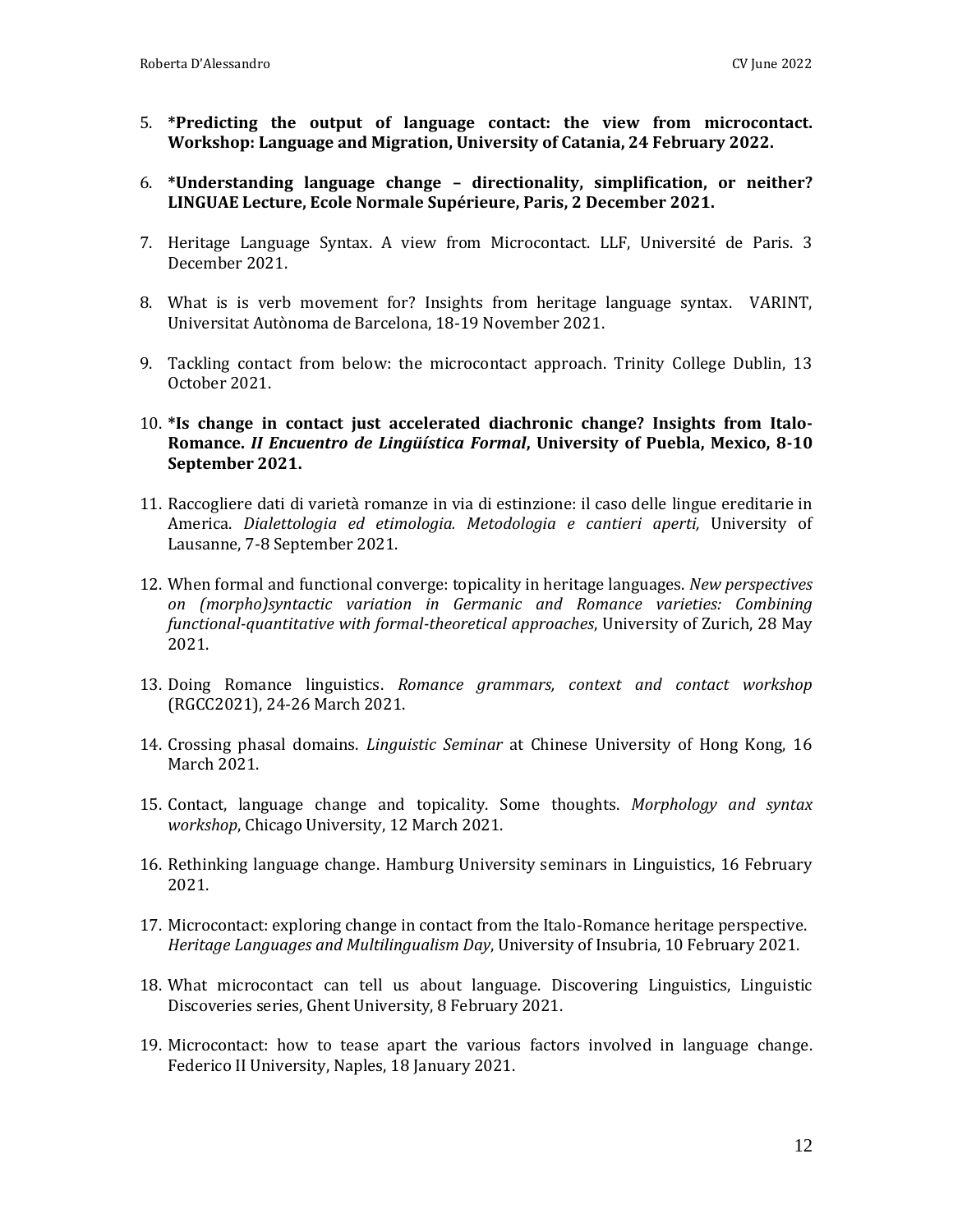- 20. Tackling change in contact: the microcontact perspective. Parametric Networks workshop, UAB Barcelona, 13 January 2021.
- 21. Microcontact: Language Change in Contact from a Microvariational Perspective. ABraLin ao Vivo lecture series, 4 November 2020.
- 22. Microcontact and linking: what different perspective on change tell us about language. Invited lecture, URPP Language and Space Colloquium, Zürich University, 24 September 2020.
- 23. **\*Documentare la diversità linguistica. Documenting Linguistic Diversity.** *Diversity and Inclusion. Overcoming fragmentation***. Bologna, 21-23 February 2019.**
- 24. Notes on Magnetism (with Marc van Oostendorp). *Parallels between Phonology and Syntax.* Meertens Instituut, Amsterdam, 9 July 2018.
- 25. **\*Oltre l'italiano. Le lingue italo-romanze in contatto.** *Nuovi aspetti linguistici e letterari dell'italianità.* **Leiden, 21-23 June 2018.**
- 26. **\* Microcontact: How to take synchrony, diachrony, and sociolinguistics into account when studying variation.** *Transdisciplinary Approaches to Language Variation.* **Tromsø, 19-20 April 2018.**
- 27. Crowdsourcing data: what's good and what's bad about it. *Citizen Science Lab Sampling Language and Culture*. Lorentz Center, Leiden, 4 April 2018.
- 28. **\*Interactive maps for linguistic data Crowdsourcing. Pros and Cons.** *Geographic Information Systems and Social Networks. Consequences for the Study of Linguistic Variation.* **Barcelona, 30 November 2017.**
- 29. When variation is built in the system. *Biolinguistics Conference on Interface Asymmetries*. New York University, 10-12 November 2017.
- 30. Magnetic grammar. When variation is built in the system. Invited lecture, University of Bucharest, 12 October 2017.
- 31. Language and Languages. On the importance of linguistic variation as a means to understand the human mind. IRH-ICUB Lunchtime seminar, ICUB Bucharest, 5 October 2017.
- 32. The achievements of Generative Grammar. A time chart (and some considerations). *Generative Syntax. Questions, Crossroads and Challenges.* Universitat Autònoma de Barcelona, 21-23 June 2017.
- 33. **\*Gravitational Grammar, with Marc van Oostendorp. CRISSP 10, Brussels, 15 December 2016.**
- 34. Gravitational grammar. Why phonology is not that different, with Marc van Oostendorp. *SFB Incremental specification in context* lecture series, 12 December 2016.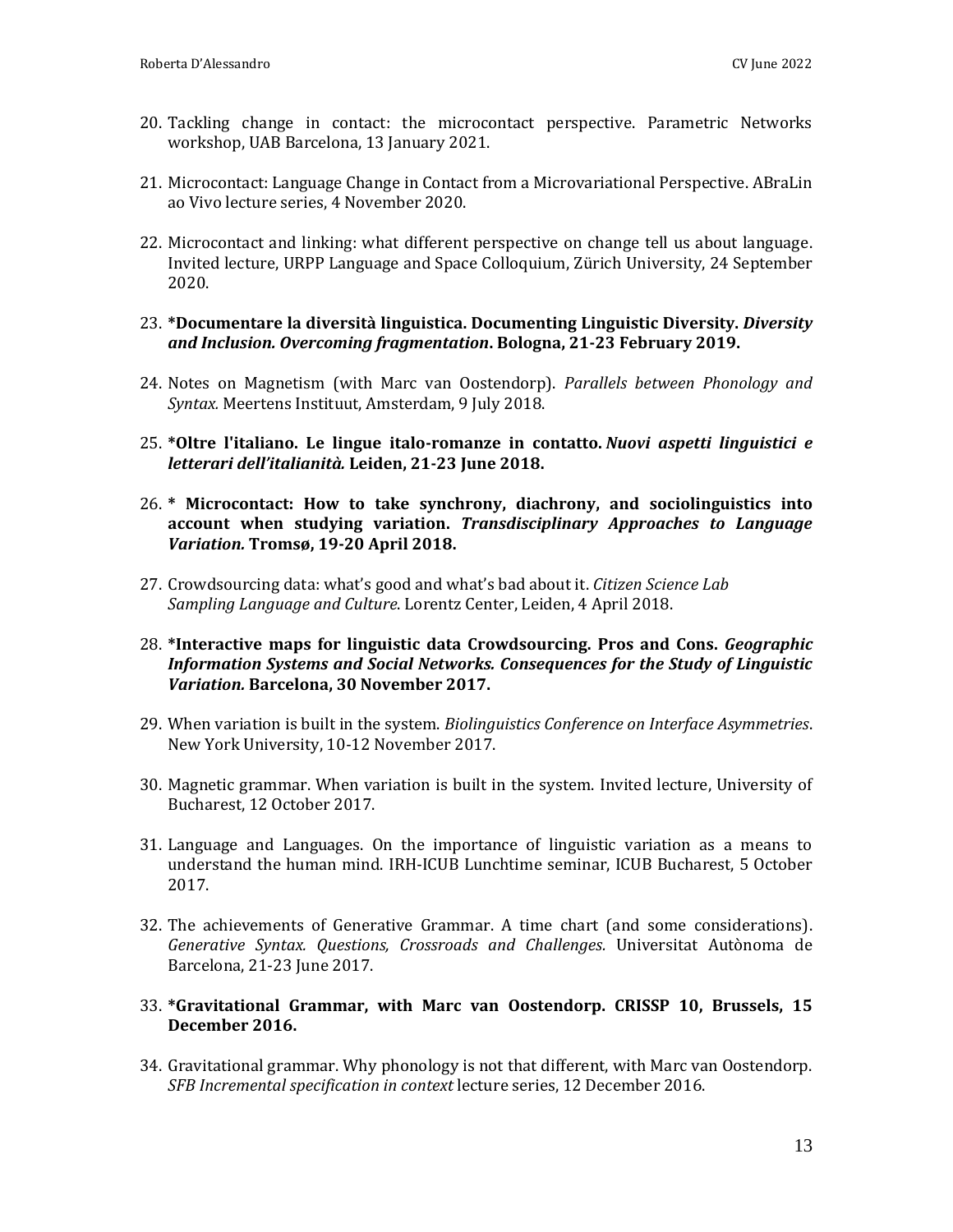- 35. Why phonology is not that different, with Marc van Oostendorp. *Syntax Interface* lecture series, Utrecht, 6 June 2016.
- 36. **\*Floating Features in Syntax: Person, Deixis and Agreement in Italo-Romance. LSRL 46 (***Linguistic Symposium on Romance Languages***), University of New York at Stony Brook, March 31-April 3, 2016.**
- 37. **\*Floating phi.** *Linguistic Variation in the Interaction between Internal and External Syntax***. University of Utrecht, 8-9 February 2016.**
- 38. Language, languages, dialects. Annual Lecture, *Postgraduate Program in Cognitive Science*, *CCiL* Barcelona, University of Barcelona, 24 November 2015.
- 39. *Syntactic Agreement*. Graduate course, Universitat Autònoma de Barcelona, November 2015.
- 40. Dati dialettali e teoria linguistica. *University of Palermo,* April 2015.
- 41. **\*When imperfections are perfect. Narrow Syntax from the point of view of Italian varieties.** *Going Romance 2014***, University of Lisbon, December 2014.**
- 42. **\*Narrowing down Narrow Syntax: Italo-Romance varieties compared.** *Current Issues in Syntactic Variation* **conference, University of Bucharest, November 2014.**
- 43. I vocativi centro-meridionali: fonosintassi ed architettura del linguaggio. Workshop *Fenomeni grammaticali sul confine mediano-alto meridionale*, Università della Tuscia, Viterbo, November 2014.
- 44. Syntactic domains at PF, PF domains in syntax. Interaction of grammatical building blocks (IGRA) lecture series, University of Leipzig, 21 May 2014.
- 45. Person-oriented phenomena. *Workshop on Personal Pronouns,* Utrecht, 13 November 2013.
- 46. **\*'Microvariation and Syntactic theory'.** *Workshop on the syntactic variation of Catalan and Spanish dialects***. Universitat Autònoma de Barcelona, 26-28 June 2013.**
- 47. 'Syntactic feature mapping to PF: Phonology for φ, prosody for discourse'. Syntax UilOTS. Utrecht University, 6 May 2013.
- 48. 'Phi features for syntax, edge features for prosody. Insights into the Syntax-PF interface'. With Marc van Oostendorp. *GLUE II Workshop on Complement(ation)*. Rome3 University, Rome, 29 April 2013.
- 49. 'Parameterized *v*. A typology of Italian dialects'. *Workshop on Italian Dialects and Syntactic Theory.* Leiden, 28 February 2013.
- 50. 'Merging Probes and the locus of syntactic variation'. *MIT LingLunch*, 25 October 2012.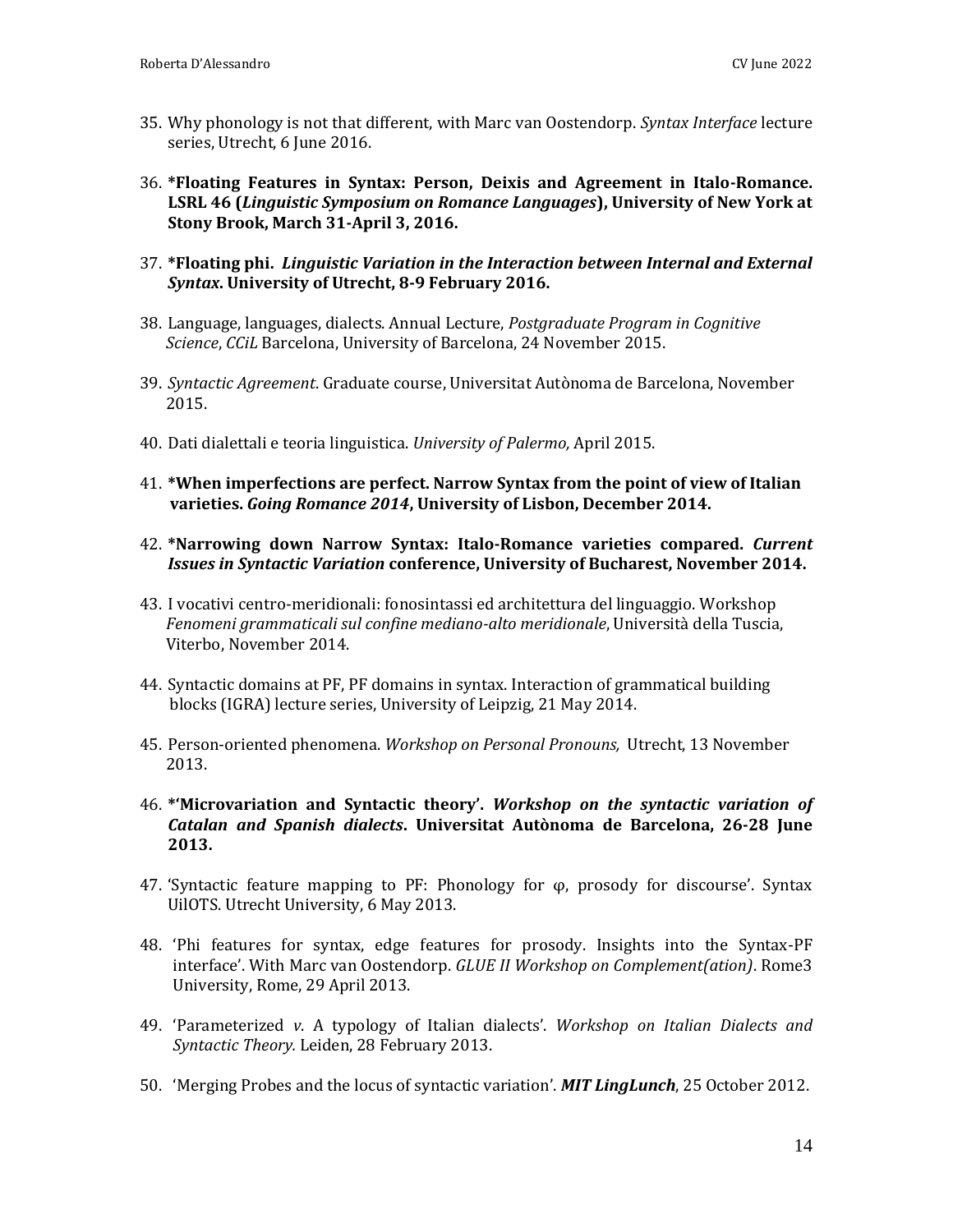- 51. 'Subject clitics and person-driven auxiliary selection: two faces of the same coin'. *Yale Linguistic Colloquium*. 22 October 2012.
- 52. 'Abruzzese metaphony between phonology and the lexicon'. *Giornata di studi sui Dialetti abruzzesi*. Arielli, 5 October 2012.
- 53. **\*'An external look at ergativity'.** *1st Cambridge Comparative Syntax Workshop***, Cambridge University, 18-19 May 2012.**
- 54. 'Chunk definition and PIC à la carte' (with Tobias Scheer). Invited lecture. *Workshop on Exploring the Interfaces 1: word structure*, McGill University 6-8 May 2012.
- 55. 'Vocative morphology at the syntax-phonology interface' (with Marc van Oostendorp). Invited lecture, Essex, *Linguistic circle*, March 3 2012; also presented at Leiden Syntax Lab, November 2011.
- 56. 'Death and contact-induced rebirth of impersonal pronouns in Abruzzese. The case of *nome* and *anne'.* Invited lecture. University of Nijmegen, 22 November 2011.
- 57. 'Non-Romance features in Italo-Romance. A look into Southern Italian dialects'. *Cambridge Italian Dialect Syntax Meeting 5*. University of Cambridge. Keynote address. June 2011.
- 58. 'Die ewige Wiederkunft des Gleichen'. Syntactic agreement'. Lecture series held at the University of Cambridge, June 2011.
- 59. 'What agreement can tell us about the complexity of v'. Invited lecture, *Syntax Uil-OTS Interface meeting.* Utrecht University.
- 60. 'Eccentric agreement in Italo-Romance and parameterized *v'*. Invited lecture at UQAM, Montreal. May 2011.
- 61. 'Eccentric agreement in Italo-Romance. A closer look into feature-bundles'. *Syntax Lab* Cambridge University. February 2010.
- 62. 'Agreement mismatch. A look from Italian dialects'. *Workshop on Agreement*, Leiden University. December 2009.
- 63. 'Probe-Goal, Spec-head, Cyclic Agree? Agreement in Italo-Romance varieties'. *Syntax Circle*, Meertens Institute Amsterdam. December 2008.
- 64. 'I dialetti italiani. Storia, cultura, struttura'. Scuola Dante Alighieri, Amsterdam. 2008.
- 65. 'PF and the PIC'. *LUCL Wednesday Syntax Meeting,* Leiden University. December 2007.
- 66. 'Movement and agreement in Italian past participles and defective phases'. University of Oxford (with Ian Roberts). February 2007.
- 67. 'Encoding inclusiveness in the lexicon or in the syntax: The case of French and Italian impersonal pronouns'. University of Konstanz, Germany. 2006.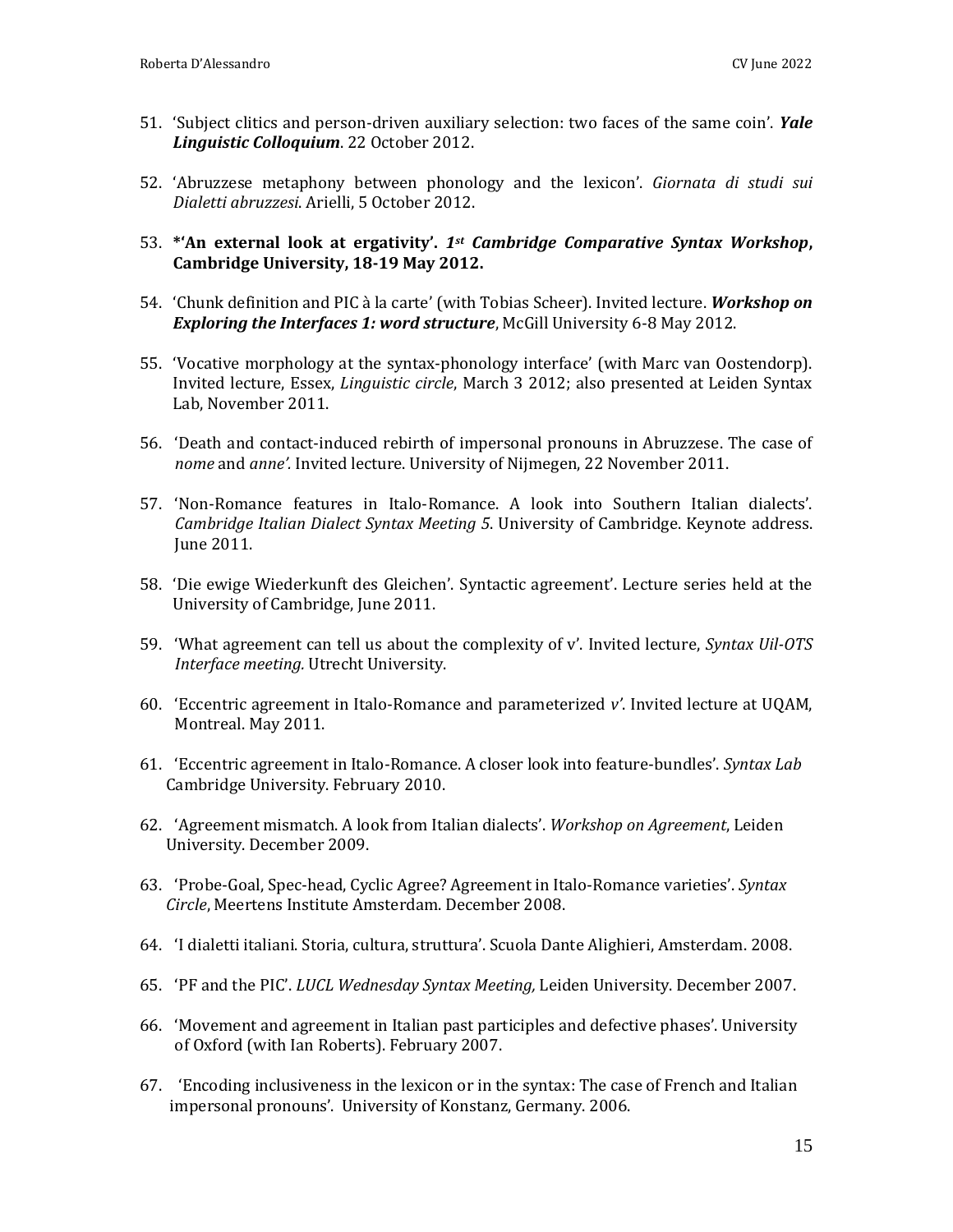- 68. 'Past participle agreement in Abruzzese: split auxiliary selection and the null-subject parameter'. University of Newcastle, UK (with Ian Roberts)2006.
- 69. 'Transitive impersonal si constructions: how Aktionsart affects agreement'. University of Cambridge.2006.
- 70. *Generative Grammatik der romanischen Sprachen*, Freie Universität Berlin, Berlin, Germany. 2004.
- 71. 'Syntax-semantics-pragmatics of impersonal si in Italian'. Universidade Nova de Lisboa, Lisbon, Portugal,. 2004.
- 72. 'Null subjects, weak pronouns, and open DPs: how Abruzzese expresses arbitrariness' . 3rd Workshop on Null subjects, University of Cambridge, UK.2004.
- 73. 'Varietà dialettali della costa occidentale dell'Adriatico'. Aspetti sintattici. Congresso Internazionale della Cultura Interadriatica, Università di Pescara. 2004.
- 74. 'La persona negli impersonali'. CISCL, University of Siena, Italy.2003.
- 75. 'Im-personal Ideas'. University of Venice, Ca' Foscari. 2003.
- 76. 'Nome e la sintassi dell'abruzzese'. ASIS meeting, University of Padua, Italy.2003.
- 77. 'How verbal aspect influences agreement: the case of impersonal si' . University of Cologne, Germany 2003.

# <span id="page-15-0"></span>**3.4 CONFERENCE PRESENTATIONS (peer reviewed selection)**

- 1. Structural vs typological similarity in microcontact: a view from heritage Italo-Romance (with Andriani, Frasson, Van Osch, Sorgini & Terenghi). Poster presented at *IGG46 Workshop on Multilingualism*, 25 February 2021.
- 2. Microcontact: where we are, what we have found, where we are going. Heritage Language Syntax 1, Utrecht University, 12-16 October 2020 (not peer reviewed).
- 3. The ranking of internal and external factors in heritage language syntactic change (with Gigi Andriani, Alberto Frasson, Brechje van Osch, Luana Sorgini, Silvia Terenghi). Virtual GLOW 43, Berlin, 4-20 April 2020.
- 4. The feel-like periphrasis in Eastern Abruzzese (with Luana Sorgini). CIDSM 13, University of Messina, 2-4 July 2018.
- 5. On phasal domains and the difference between subject and object clitics (poster, with Jan Casalicchio and Francesco Maria Ciconte). GLOW 41, Budapest, 10-14 April 2018.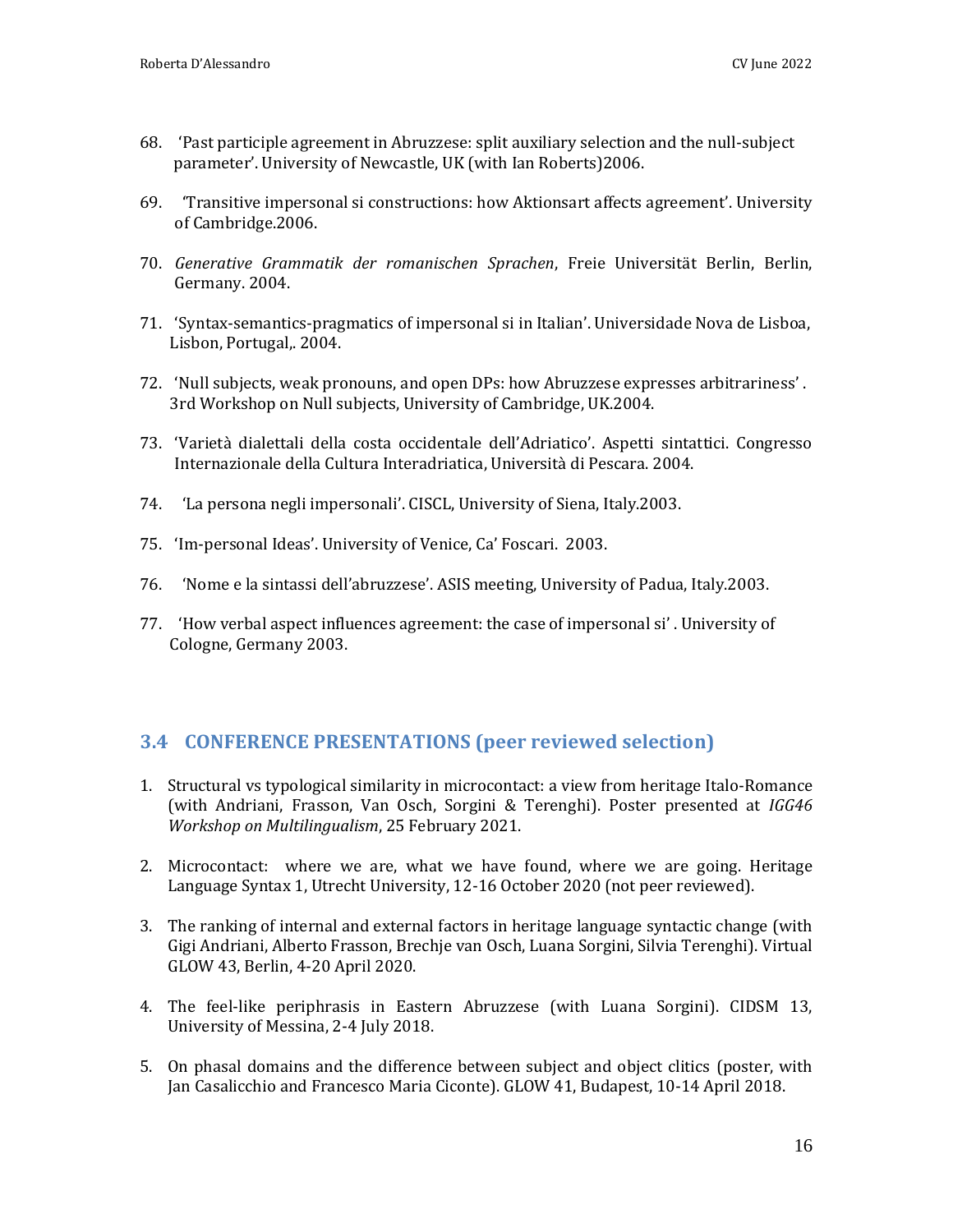- 6. 'On (enclitic) possessives in southern Italian dialects' (with Laura Migliori). CIDSM 7, University of Cambridge, 24-25 June 2013.
- 7. Abruzzese metaphony between phonology, morphology and lexicon (with Marc van Oostendorp). OCPX, Istanbul. 16-19 January 2013.
- 8. Modular PIC (with Tobias Scheer). NELS 43, CUNY, NY, 18-19 October 2012.
- 9. Phase-based inhibition of Raddoppiamento Fonosintattico: A case study (with Tobias Scheer), OCP 9, ZAS Berlin. 19-21 January 2012.
- 10. Agreement in upper-southern Italian dialects: A new typology for Romance. *Edisyn Workshop*. University of Amsterdam. 25 June 2011.
- 11. Agreement mismatch phenomena: A new typology for Romance. *Linguistic Symposium on Romance Languages 41*. University of Ottawa. 5-7 May 2011.
- 12. Ergativity in Romance? Agreement mismatch and delayed Agree in Italo-Romance. *21st Colloquium on Generative Grammar*. University of Sevilla, 7-9 April 2011.
- 13. What agreement can tell us about v. *37th Incontro di Grammatic Generativa.* University of Rome La Sapienza. 24-26 february 2011.
- 14. Eccentric agreement, feature hierarchies, and language continua. *Rencontres d'Automne de Linguistique formelle* (RALF). Université Paris 8/ CNRS, 14-16 October 2010.
- 15. Vocative morphology at the syntax-phonology Interface (with Marc van Oostendorp). *Workshop on Theoretical Morphology 5,* University of Leipzig, 25 June 2010.
- 16. Agreement without order. Eccentric agreement in Italo-Romance. *Going Romance 23*. University of Nice. 2009.
- 17. The structural make-up of feature bundles: insights from the case of *angore* (with Theresa Biberauer). *Going Romance 23*. University of Nice. 2009.
- 18. Subject doubling in Italo-Romance varieties. Meertens Institute Workshop on doubling, 2009.
- 19. Agreement mismatch and pragmatic Agree. *Incontro di grammatica generativa-IGG 35*, University of Siena. 2009.
- 20. Agreement mismatch in the dialect of Ripatransone. *Incontro di dialettologia italiana*, Bristol University. 2009.
- 21. Proper Subset Relation and Concord: agreement in Abruzzese Possessive Copular Constructions (with Anna Maria Di Sciullo). *Cambridge Italian Dialect Syntax Meeting-CIDSM 3*, University of Pescara. 2008.
- 22. Movement and agreement in Italian past participles and defective phases (with Ian Roberts). *Incontro di Grammatica Generativa* 33, University of Bologna. 2007.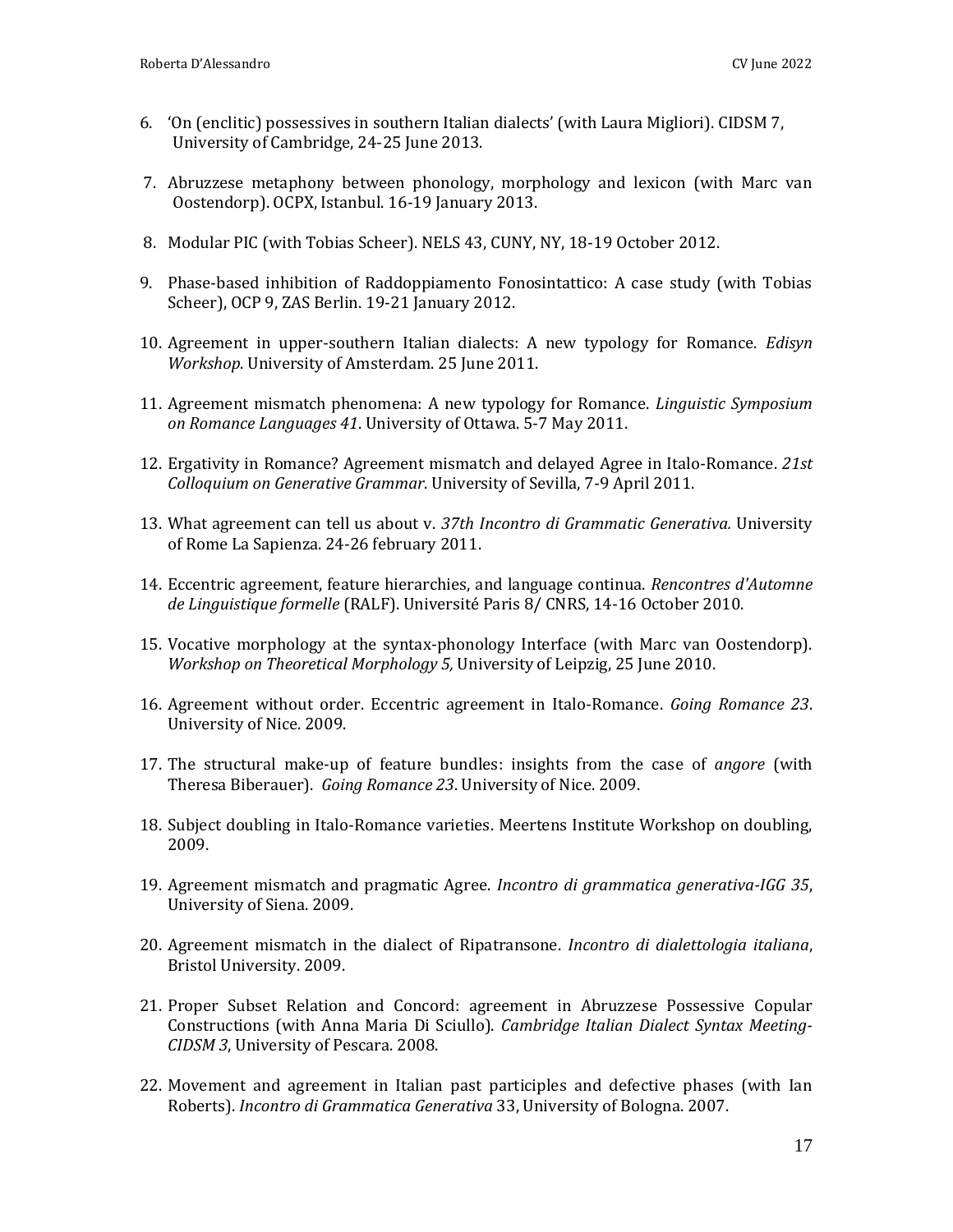- 23. Syntactic doubling and the encoding of voice in Abruzzese (with Theresa Biberauer). *2nd Cambridge Italian Dialect Syntax Meeting* –*CIDSM 2*, University of Cambridge. 2007.
- 24. Movement and agreement in Italian past participles and defective phases (with Ian Roberts). *Going Romance*, University of Amsterdam. 2006.
- 25. The Abruzzese T-v system: feature spreading and the double auxiliary construction (with Adam Ledgeway). *1st Cambridge Italian Dialect Syntax Meeting*, University of Cambridge. 2006.
- 26. Syntactic doubling and the encoding of voice in Abruzzese (with Theresa Biberauer). *West Coast Conference of Formal Linguistics-WCCFL 25*, University of Washington, Seattle, WA. 2006.
- 27. Past participle agreement in Abruzzese: split auxiliary selection and the null-subject parameter (with Ian Roberts). *West Coast Conference of Formal Linguistics 25*, University of Washington, Seattle, WA. 2006.
- 28. Past participle agreement in Abruzzese: split auxiliary selection and the null-subject parameter (with Ian Roberts). *Linguistic Symposium on Romance Languages-LSRL36*, Rutgers, New Jersey. 2006.
- 29. Past participle agreement in Abruzzese: split auxiliary selection and the null-subject parameter (with Ian Roberts). *Berkeley Linguistics Society Meeting 32*, Berkeley, California. 2006.
- 30. Syntactic doubling and the encoding of voice in Abruzzese (with Theresa Biberauer). *Incontro di dialettologia*, University of Bristol, UK . 2006.
- 31. Past participle agreement in Abruzzese (with Ian Roberts). *Romance Linguistics Seminar*, University of Cambridge. 2006.
- 32. The Abruzzese T-v system: feature spreading and the double auxiliary construction (with Adam Ledgeway). *XXXII Generative Grammar Meeting*, University of Firenze, Italy. 2006.
- 33. Past participle agreement in Abruzzese: split auxiliary selection and the null-subject parameter (with Ian Roberts). *Going Romance 2005*, University of Utrecht, The Netherlands. 2005.
- 34. The definite-indefinite paradox and the interpretation of impersonal pronouns. *XXXI Generative Grammar Meeting*, University of Roma III, Italy. 2005.
- 35. Is impersonal *si* in Italian definite or indefinite? *WECOL 2004*, *USC at Los Angeles*, California. 2004.
- 36. The person restriction on Nominative objects in Icelandic and Romance. *14th Colloquium on Generative Grammar*, University of Porto, Portugal. 2004.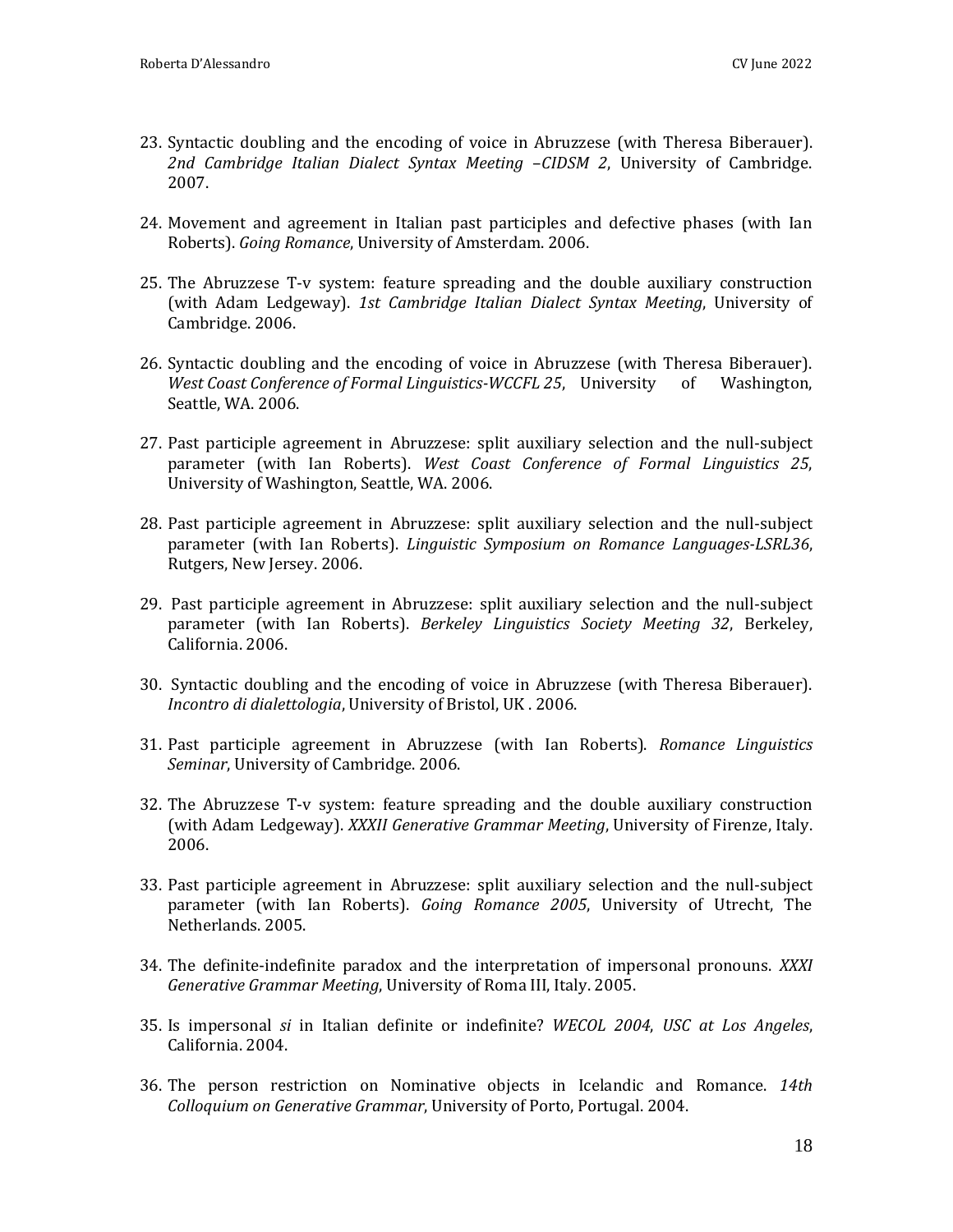- 37. Impersonal si constructions: how semantics determines agreement. *NELS 34*, SUNY at Stony Brook, NY, USA. 2003.
- 38. Inclusive and Exclusive Impersonal Pronouns: A Feature-Geometrical Analysis (with Artemis Alexiadou). *XXIX Generative Grammar Meeting*, University of Urbino, Italy. 2003.
- 39. How impersonal are Romance impersonal pronouns really? (with Artemis Alexiadou) *LSRL 33*, University of Indiana, Bloomigton, USA. 2003.
- 40. La sintassi dell'abruzzese. *Giornata di dialettologia*, University of Padua. 2003.
- 41. On quirky subjects and the person restriction in Icelandic and Italian. *Console XI*, University of Padua. 2002.
- 42. Nome: a subject-clitic in a Southern Italian dialect. *International Conference on Comparative Romance Linguistics*, University of Antwerp, Belgium (with Artemis Alexiadou). 2002.
- 43. Relazioni di accordo nelle costruzioni con si impersonale. *CISCL*, University of Siena, Italy. 2002.
- 44. Impersonal si constructions. *Graduiertenkolleg conference*, University of Stuttgart. 2002.
- 45. Agreement and intervention in Italian si impersonals. *XVIII Generative Grammar Meeting*, University of Lecce, Italy. 2002.
- 46. On Inclusiveness of si in Italian. *Graduiertenkolleg meeting*, Kleinwalsertal, Austria. 2001.
- 47. On Impersonal si constructions in Italian. *Console X*, Leiden University, The Netherlands, 2001.

# <span id="page-18-0"></span>**3.5 TEACHING**

#### <span id="page-18-1"></span>**3.5.1 Graduate courses**

- Research MA course 'Language and its Structure: Syntax'. Utrecht University. Yearly course.
- Research MA course 'Micro- and Macrovariation'. Utrecht University. SS 2019.
- PhD/MA course 'Foundations of Syntax'. Summer School in Logic and Language 2018. 17-21 September 2018.
- PhD/MA course ' Hot Topics in Romance syntax', University of Bucharest, October 2017.
- Research master course, 'Hot topics in Italian syntax in a comparative Romance perspective' (every other year), LUCL Leiden.
- Research master course, 'Syntactic agreement', LUCL Leiden (every other year, alternating with Hot topics)
- Research master course, 'Microvariation' (with M. van Oostendorp), LUCL Leiden (yearly, 1 semester) (2012-2015)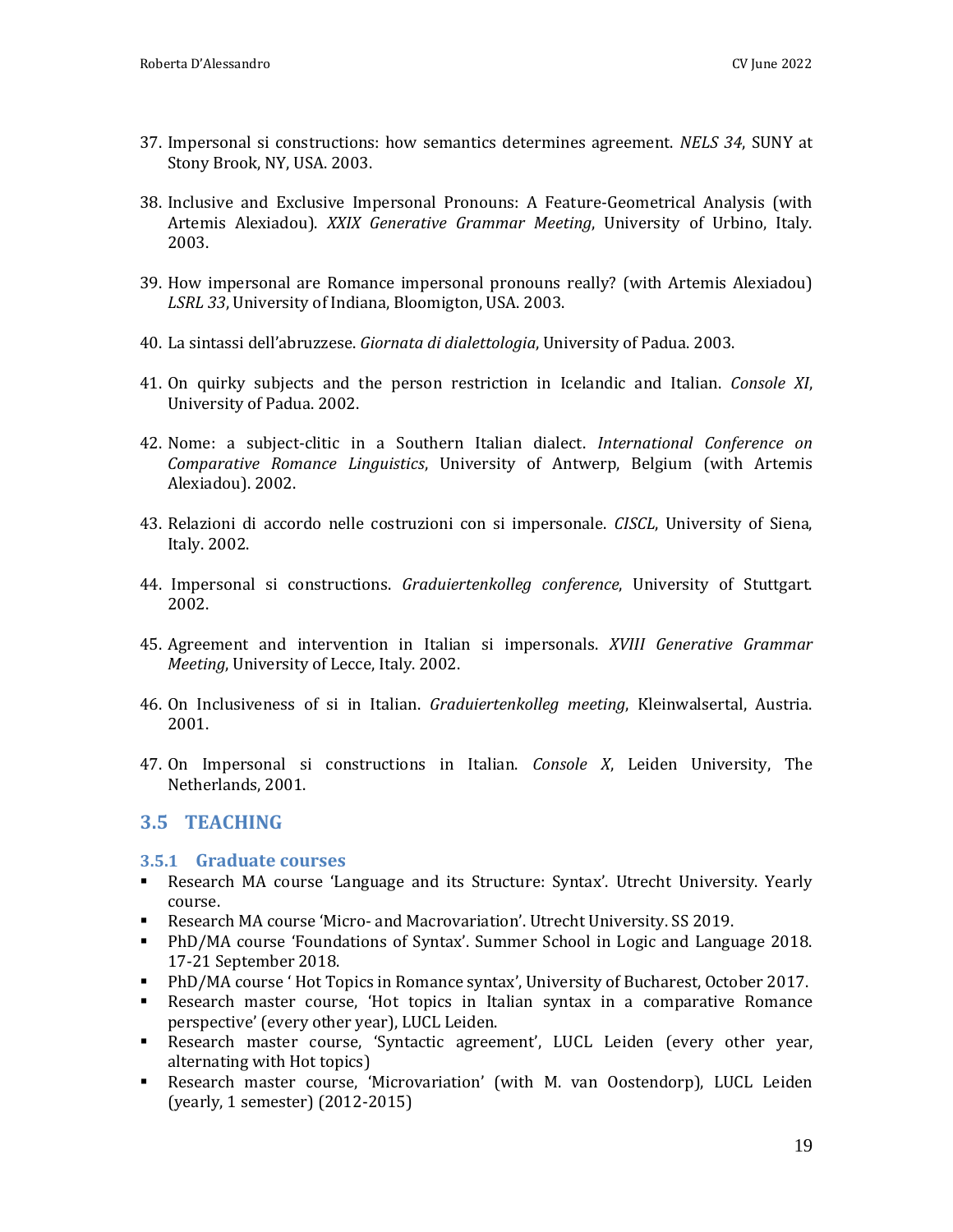- Graduate course, 'Abruzzese syntax', Summer School on Mediterranean Linguistics, University of Cagliari (summer 2016).
- Graduate course, 'Syntactic Agreement', EGG Summer School in Linguistics, Lagodekhi, Georgia (summer 2016).
- Graduate seminar on 'Syntactic agreement', Department of Linguistics, University of Cambridge (summer 2011)
- PhD course 'Parameters of microvariation'. LOT summer school, Leiden University (summer 2009)
- MA/PhD course 'Parameters'. EGG Summer School, Costanta University, 2009.
- Ma/PhD 'Syntactic Agreement', Constanta University, 2009.
- Master course 'L'italiano contemporaneo: uso e varietà' (winter 2008) Department of Italian, Leiden University
- Master/advanced course: 'La sintassi dei pronomi' (winter 2008), Department of Italian, Leiden University
- Master course 'La lingua italiana: storia, variazione ed usi' (summer 2008), Department of Italian, Leiden University
- Mphil seminars on Language Acquisition and Language Learning for the 'Master di italianistica –Insegnamento dell'italiano agli stranieri', Department of Italian Linguistics, Università D'Annunzio, Chieti/Pescara (September 2006)
- MPhil seminars 'Italian Dialectology', Department of Italian, University of Cambridge (2005, 2006)
- MPhil seminars 'Italo-Romance Syntax', Department of Italian, University of Cambridge (2005, 2006)
- 'Advanced Italian Syntax' for MPhil and PhD students, Department of Romance Linguistics, University of Stuttgart (summer 2003)

# <span id="page-19-0"></span>**3.5.2 Undergraduate courses**

- 'Linguistic Invariance and Language Variation' (1st year BA). Utrecht University. Yearly course.
- **•** 'From language to linguistics' (1<sup>st</sup> year BA), Department of Linguistics, Utrecht University.
- Van taal naar talen (2<sup>nd</sup> year BA), Departments of Linguistics, Italian, French, Spanish, Celtic, and English, Utrecht University.
- 'L'italiano contemporaneo: le variazioni e gli usi' (2nd and 3rd year BA), Department of Italian, Leiden University (1 semester, yearly since November 2007), alternating with:
- 'L'italiano contemporaneo: sintassi e dialettologia (2nd and 3rd year BA), Department of Italian, Leiden University (1 semester)
- **•** 'Linguistica italiana' ( $3^{rd}$  year BA,  $1^{st}$  year MA), Department of Italian, Leiden University (1 semester, yearly since November 2007)
- 'De erfenis van Trajanus' [Introduction to Romance linguistics] (1st year BA), Departments of Italian, French and Latin American Studies, Leiden University (1 semester, yearly November 2007-September 2011)
- 'Romance Linguistics' (1st year BA), Departments of Italian, French and Latin American Studies, Leiden University (1 semester, November 2007-September 2011)
- 'Temi dell'Italia contemporanea' (2nd and 3rd year BA), Department of Italian, Leiden University (1 semester, November 2007-September 2011)
- 'Boccaccio' (2nd and 3rd year BA), Department of Italian, Leiden (Winter 2007)
- 'Structures and Varieties of Italian' (IT2), (2nd year undergraduates), supervisions, Department of Italian, University of Cambridge (2006, 2007)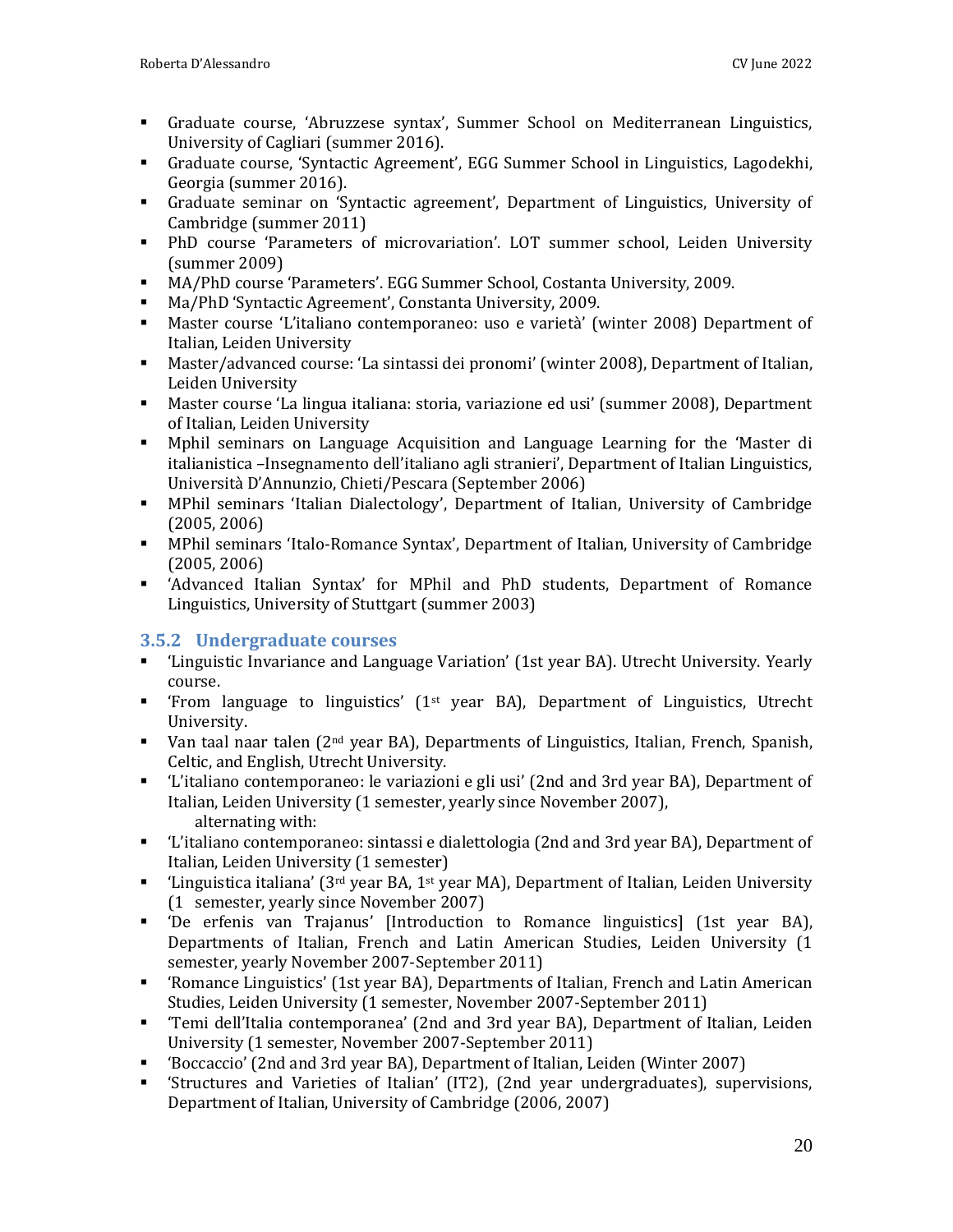- 'Romance Languages' (CS1) (4th year undergraduates), supervisions, Department of Italian, University of Cambridge (2006-2007)
- 'General Linguistics' (Li1) (2nd year undergraduates), supervisions, Department of Linguistics, University of Cambridge (2005, 2006)
- 'Morphology' (2ndand 3rd year undergraduates), Department of English Linguistics, University of Stuttgart (Summer 2003)
- 'Basic Sentence Structure' (1st and 2nd year undergraduates), Department of English Linguistics, University of Stuttgart (2002, 2003)

# <span id="page-20-0"></span>**3.6 PHD SUPERVISIONS**

- Rima Bn Ayeche, PhD candidate, Utrecht University. Dissertation working title "Sluicing and Fragment Answers in Standard and Tunisian Arabic". In progress.
- MPilar Colomina Samitier, visiting PhD student, Autónoma University Barcelona. Fall 2018.
- Marta Khouja, visiting PhD student, Autónoma University Barcelona. Fall 2018.
- Alberto Frasson, PhD candidate in ERC project. Dissertation working title: "Subject clitics in contact". In progress.
- Luana Sorgini, PhD candidate in ERC project. Dissertation working title: "Differential Object Marking and auxiliary selection in contact". In progress.
- Silvia Terenghi, PhD candidate in ERC project. Dissertation working title: "Deixis in contact: pronouns, determiners, adjectives and adverbs". In progress.
- Nina Ouddeken, NWO Vrije competitive project Maps and Grammar. Dissertation title: "Voicing in transition: Laryngeal characteristics in West-Germanic and Italo-Romance dialects". PhD dissertation, CLS Nijmegen. Defence date: 10 December 2018.
- Laura Migliori, NWO VIDI project. Dissertation title: "Argument structure, alignment and auxiliaries between Latin and Romance. A diachronic syntactic account". PhD awarded on June 15, 2016.
- Giuseppe Torcolacci, NWO VIDI project. Dissertation title: "Marking the default. Auxiliary selection in Southern Italian Dialects". PhD awarded on March 24, 2015.
- Edoardo Cavirani, external PhD student. Dissertation title: "Modeling Phonologization. Vowel reduction and epenthesis is Lunigiana dialects". PhD awarded on March 24, 2015.
- Sara Lusini, LUCL PhD student. Dissertation title: "Yes/No question marking in Italian dialects". PhD awarded on February 27, 2013.
- Maria Tenizi, University of Cyprus. Dissertation working title: "Do support in Romance and Cypriot Greek". Co-supervisor: Phoevos Panagiotidis. In progress.

# <span id="page-20-1"></span>**3.7 EDITORIAL WORK**

- *Isogloss. Open Journal of Romance Linguistics*: editor-in-chief.
- *Open Generative Syntax*, Language Science Press: co-editor in chief.
- *Grammars and sketches of the World's Languages- Romance* subseries, Brill: editor in chief.
- *Lingue e Linguaggio*: editorial board member.
- *Open Handbooks in Linguistics*, MIT Press: editorial board member.
- *Romance Languages and Linguistic Theory* series, John Benjamins: editorial board member (2012-1017).
- *Quaderni di Linguistica e Studi Orientali / Working Papers in Linguistics and Oriental Studies (QULSO)*, Firenze University Press: editorial board member.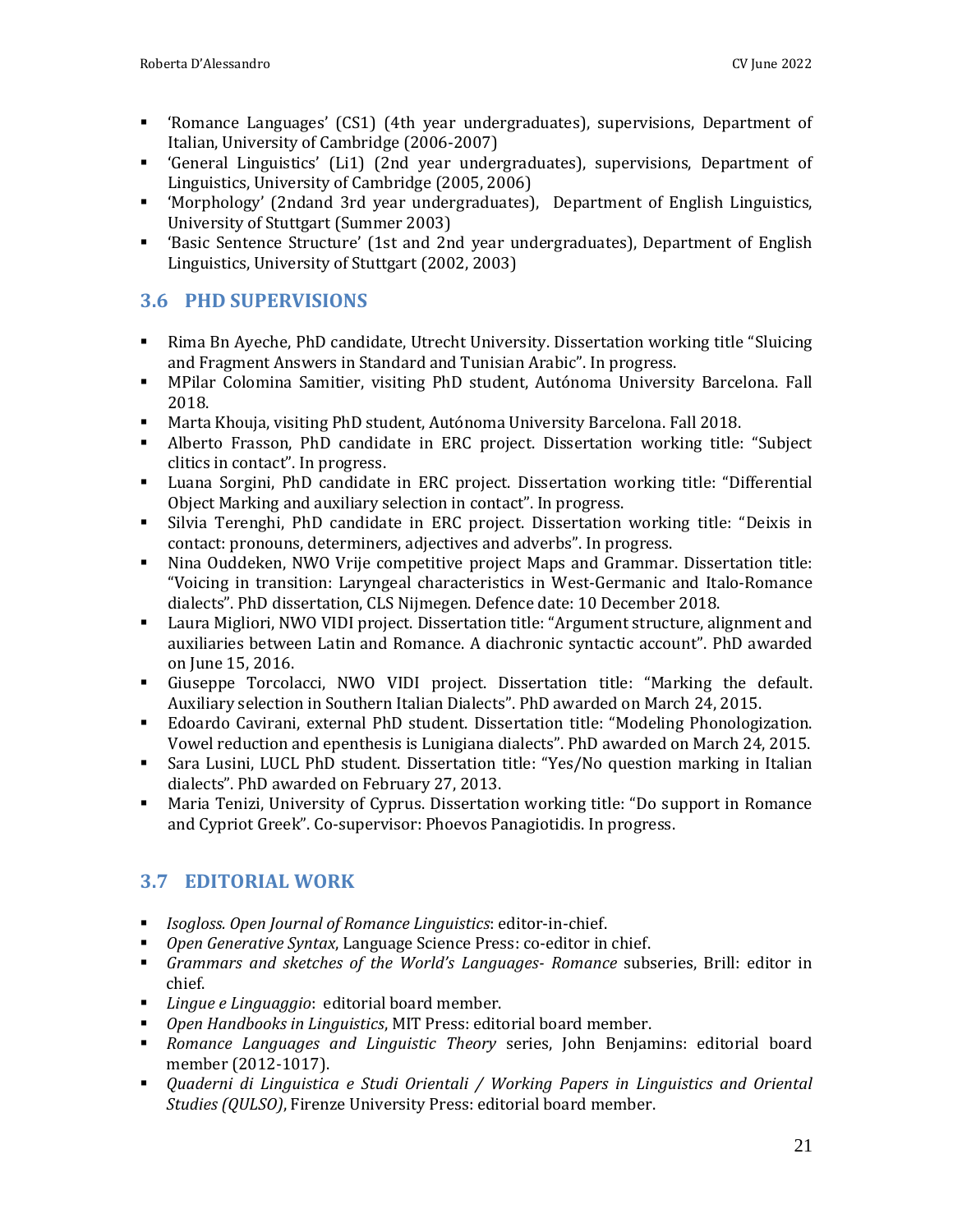■ *Annali di Ca' Foscari – Serie Occidentale:* editorial board member.

#### <span id="page-21-0"></span>**3.7.1 Reviewing service**

#### **Journals**

Abralin, Brazilian Journal of Linguistics Canadian Journal of Linguistics **CORPUS** Frontiers in Psychology Glossa Journal of Catalan Linguistics Journal of Comparative Germanic Linguistics (JCGL) Journal of Linguistics Lingue e Linguaggio Linguistic Inquiry Natural Language and Linguistic Theory Syntax Studia Linguistica The Linguistic Review (former) Lingua

#### **Conferences**

Cambridge Italian Dialect Syntax Meeting CGG (Colóquio de gramática generativa) CLS (Chicago Linguistics Society) IGG (Incontro di grammatica generativa) GLOW Going Romance Linguistic Variation conference LSRL NELS (North Eastern Linguistic Society) WCCFL (West Coast Conference on Formal Linguistics) Occasional workshops

#### **Publishers**

MIT Press Mouton de Gruyter Cambridge University Press Oxford University Press Routledge

#### <span id="page-21-1"></span>**3.8 SERVICE, BOARDS AND ADMINISTRATIVE EXPERIENCE**

**NWO (Netherlands Netherlands Organisation for Scientific Research) / VSNU (Association of universities in the Netherlands)/**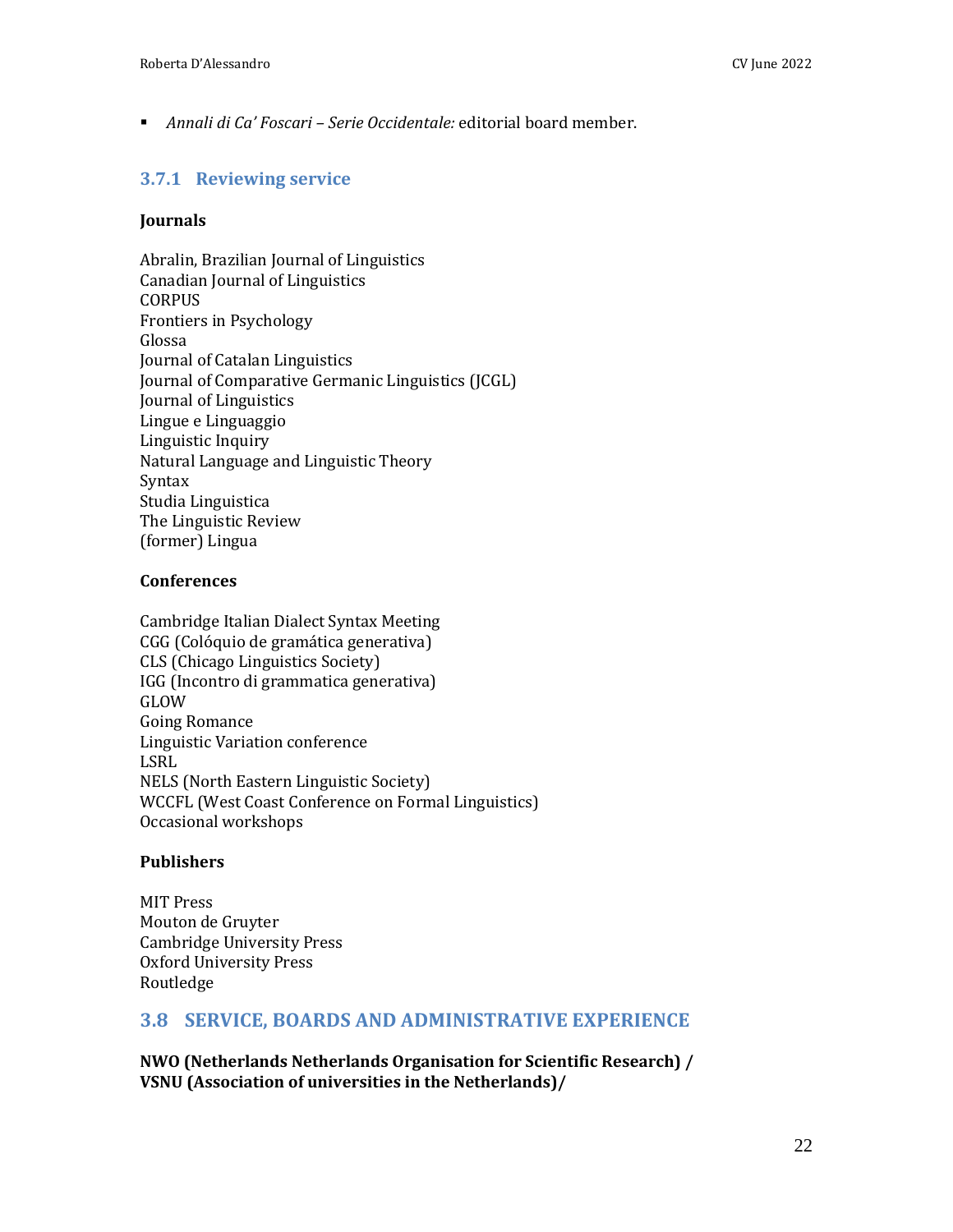#### **KNAW (Royal Royal Netherlands Academy of Arts and Sciences)/other Dutch institutions**

- KNAW Council for the Humanities (Raad van Geesteswetenschappen) (2017-
- KNAW Committee for Freedom in Research Pursuit (2017-
- NWO VIDI: committee member (2021- 2022)
- KHMW Jan Brouwer Scriptieprijs 2021
- Niels Stensen Stichting: committee member (2018-
- NWO VENI: committee member (2015-2016; 2018)
- VSNU/KNAW Committee for the New Code of Conduct of the Dutch Universities (commissie *Herziening Nederlandse Gedragscode Wetenschapsbeoefening*) (2015-2018)
- KNAW Committee *Talen in Nederland-Talen voor Nederland* (Languages in the Netherlands, Languages for the Netherlands) (March 2016-)
- Board member for De Jonge Akademie/KNAW. International affair officer (2013-2015)
- NWO Rubicon: member of the GW/MaGW committee (2011-2012)
- Consultant for the KNAW committee Witte Vlekken

#### **International**

- **GLOCAL (Global Council for Anthropological Linguistics),** scientific board (2021- )
- **Nova CLUNL,** Nova University Lisbon. Examining committee, scientific board (2020- )
- **URPP Research Priority Program** *Language and Space***,** University of Zürich. Scientific board (2018- )
- ICREA research professors: selection committee (2016-)
- Agency for Management of University and Research Grants (AGAUR), Catalan Government
- IRCHSS Government of Ireland Postdoctoral Fellowships 2010-2011
- Swiss National Science Foundation (2018; 2021)
- University of Venice 'Progetti di Ateneo'
- Endangered Languages Documentation Programme, SOAS, London
- **Slovenian Research Agency**
- Deutsche Forschungsgemeinschaft (DFG)
- Tenure evaluation committee (U Wisconsin, U Jerusalem, U Oslo)
- **Cambridge Italian Dialect Syntax Meeting**: conference founder and member of steering committee (yearly conference at its 13<sup>th</sup> edition) (https://www.robertadalessandro.it/cidsm)
- **FARM (Formal Approaches to Romance Microvariation).** International platform for linguists working on Romance minorities. Founding member and steering committee member (https://sites.google.com/view/microvariation/home)

#### **Utrecht University/Leiden University/National**

- Director of the Linguistics Division, Utrecht University (2021 )
- Director of the BA in Italian Language and Culture, Leiden University (2007- 2015)
- Director/coordinator of the MA in Italian Language and Linguistics (under different names), Leiden University (2007- today)
- Chair of Italian Language and Culture, Leiden University (2007-2015)
- National coordinator of the joint master in Italian (*Masterlanguage*) (since September 2014)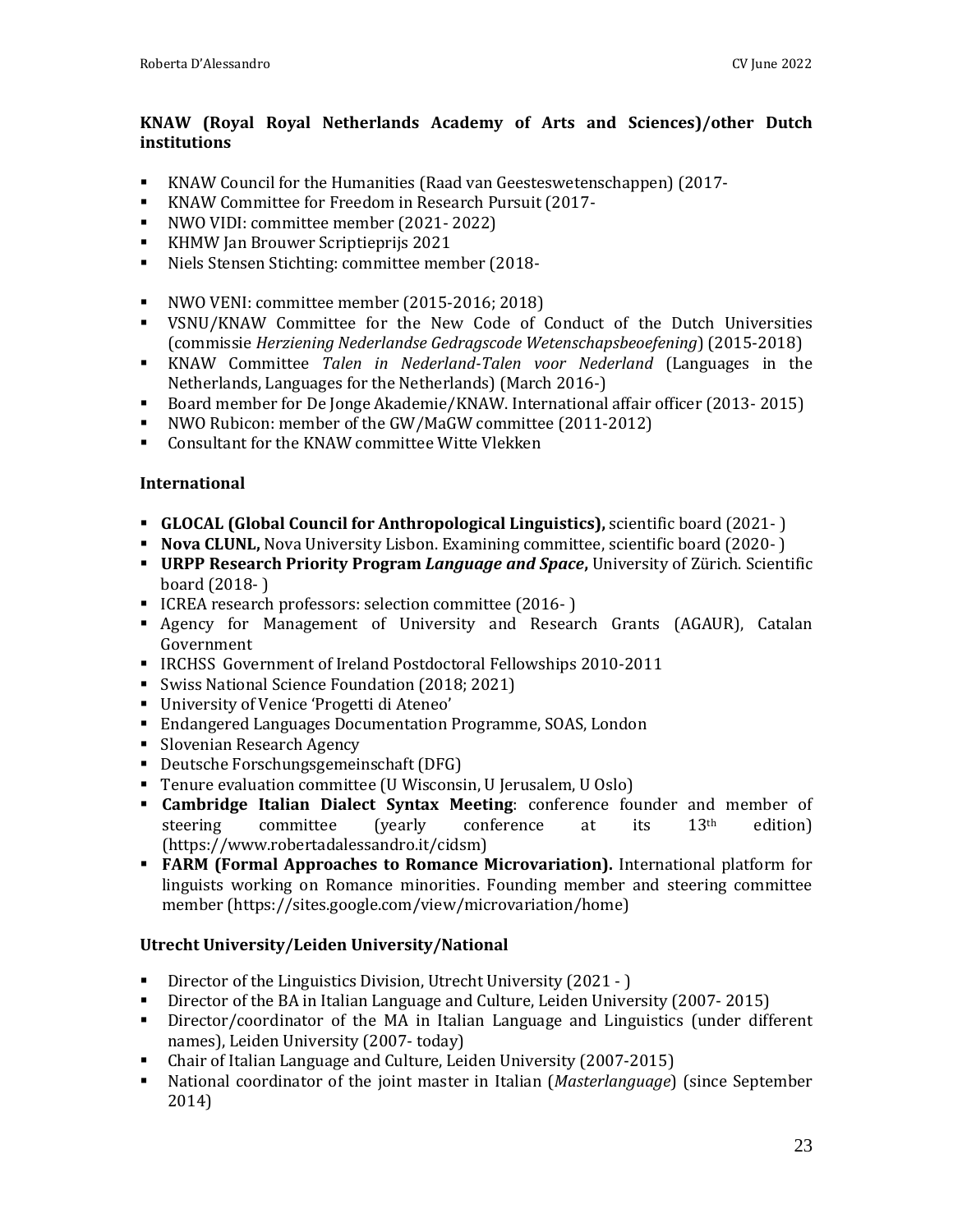- Chair of the LUCL Institute Council (2012-2015)
- Member of the LUCL Institute Council (2008-2012)
- LUCL internal committee for workload (committee member)
- LUCL committee for PhD positions (chair, 2010)

# <span id="page-23-0"></span>**3.9 EVENT/CONFERENCE ORGANIZATION**

- Heritage Language Syntax 2. Utrecht, 15-18 December 2021.
- Heritage Language Syntax 1. Utrecht, 12-16 October 2020 (virtual conference).
- FARM Challenge on clitics. UPF Barcelona, 15 February 2019.
- Workshop *Romance varieties in (micro)contact and linguistic theory*). Utrecht, 11 December 2018.
- Going Romance 2018, Utrecht University. Committee member.
- Lorentz Center workshop Citizen Science Lab: Sampling Language and Culture, to be held in Leiden on April 3-6, 2018.
- Workshop on Universals and Language variation, Crecchio (Italy) on 9-11 June, 2017.
- Dealing with bad data in linguistic theory, Meertens Instituut, 17-19 March 2016
- Italian Dialect Meeting 2015, Leiden University, 22-24 June 2015.
- Workshop on *Little v*, Leiden University, 25-26 October 2013.
- Cambridge Italian Dialect Syntax and Morphology Meeting. University of Cambridge. yearly since 2006.
- Italian Dialect Festival. Leiden University, 25-28 February 2013.
- Workshop on Ergativity. Syntax Circle, Leiden University, 17 February 2012 (coorganized with Lisa Cheng)
- Italian Dialects Meeting, Leiden University, May 2012
- Italian Dialects in Diachrony, University of Leiden, 2011
- Going Romance 24. Leiden University, December 2010.
- CISDID Inaugural conference + CIDSM in Italy, University of Pescara, Cambridge University, Université du Québec à Montréal, LUCL Leiden 2008
- Italian Language: text & context. Didattica della lingua italiana: testo e contest, University of Cambridge, UCL, British Academy, Enaip, Downing College, Cambridge, 2006
- <span id="page-23-1"></span>▪ Workshop 'Verb Classes and Alternations' University of Stuttgart, January 2002

# **4 SCIENCE POLICY**

# <span id="page-23-2"></span>**4.1 \*INVITED LECTURES/CONFERENCE PARTICIPATION**

- Upskilling. From Marie Curie to ERC. Invited talk, *Marie Curie Alumni Association*, March 11, 2021.
- INGSA 2018. Science Advice in a changing world. Tokyo, 5-8 November 2018.
- Enlightenment 2.0. An initiative of the Joint Research Center. Meeting on May 30-31, 2018. Advisor to the Scientific Board and Reviewer.
- **\*On Trust, Freedom, and Responsibility**. **Invited talk at the World Science Forum 2017, Jordan, 7 November. Thematic workshop** *The future of the Principle of Universality***.**
- JRC/European Commission annual conference, #EU4Facts. Brussels, 26 September 2017.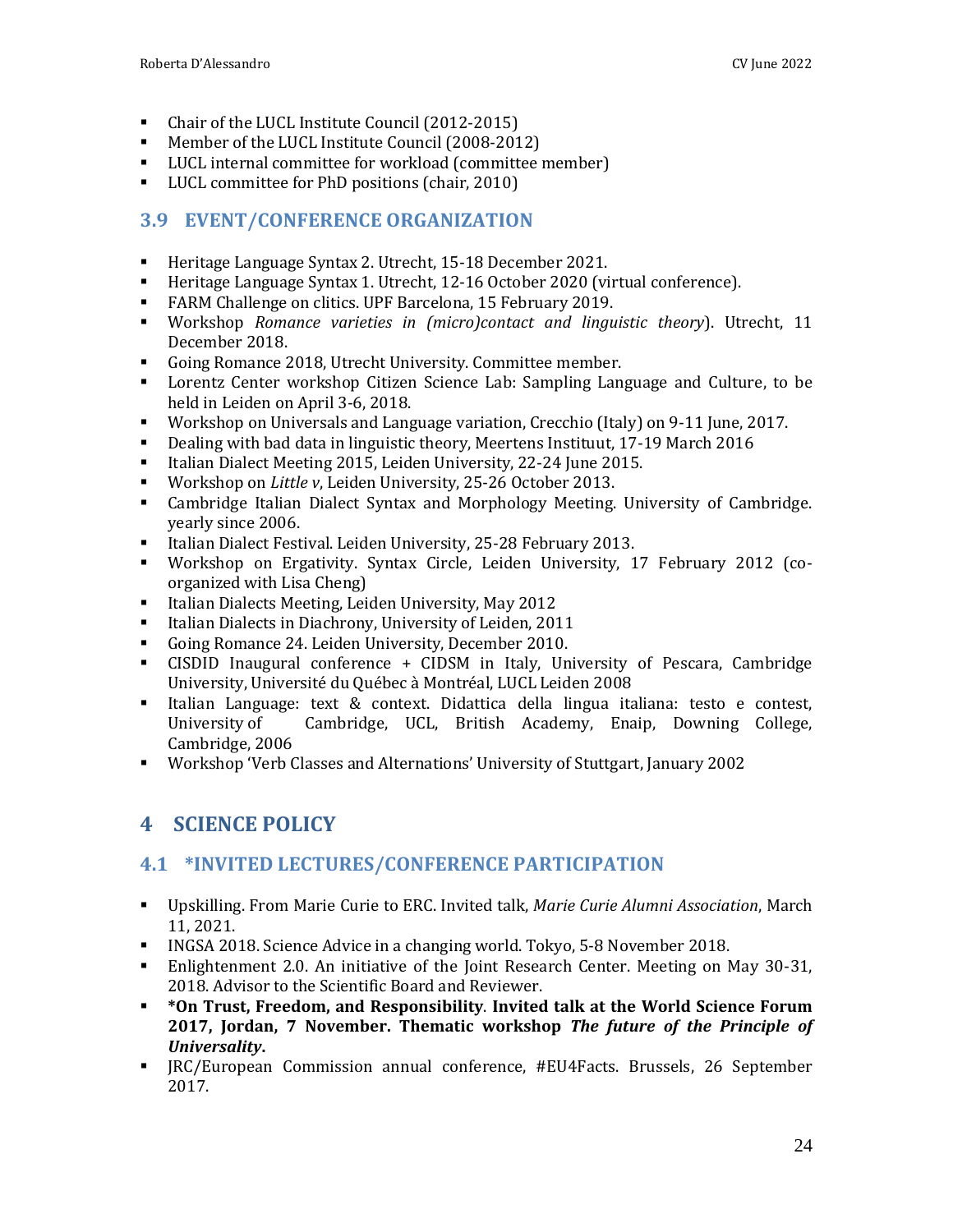- INGSA/JRC/SAS Summer School on Migration and Demographic Change. Senec, Slovakia, 6-8 September 2017.
- World Conference on Research Integrity. Amsterdam, May 28-31 2017.
- INGSA Principles and Guidelines for Government Scientific Advice, Brussels, 28 September 2016.
- European Commission/INGSA: Science and Policy Making: towards a new dialogue, Brussels, September 29-30, 2016.
- **\* On Freedom of movement and research. Invited talk, Twelfth Meeting of the International Human Rights Network of Academies and Scholarly Societies, National Secretariat for Science, Technology and Innovation of Panama, Panama City, October 5-9, 2016.**
- **\*The Freedom of Scientific Research in the Face of Political and Societal Demands. Invited talk, ALLEA General Assembly 2016, Vienna, 18 April 2016.**
- Global Sustainable Development Report: how to present the issues to politicians. UN-DESA Expert Group meeting for the Global Sustainable Development Report: "Emerging issues for the attention of policy makers", New York, 4-6 April 2016.
- Mundus and Kennis op Straat: Two successful ways of communicating science. KAST-ASM-IAP International Workshop on Science Literacy: science communication and science outreach, Korean Academy of Science and Technology, Seoul, Korea, 12-13 June 2014.
- The Young Academy of the Netherlands, talk given at the European Young Academies Working Group on Europe, Brussels, Flemish Academy of Science, 4-5 October 2013.
- Evaluating science, Workshop on Science Academies in Central and Eastern Europe and their role in knowledge-based societies, Belarus Academy of Science, Minsk, 11-12 June 2012.

# <span id="page-24-0"></span>**4.2 PUBLICATIONS**

- van der Heijden, P., **D'Alessandro, R.,** Bredenoord, A. L., Gerards, J., van Hees, M., & Verbeek, P-P. 2021. *Academische vrijheid in Nederland: Een brgripsanalyse en richtsnoer*. KNAW. <https://www.knaw.nl/nl/actueel/agenda/academische-vrijheid-in-nederland>
- Muysken, P., **D'Alessandro, R..,** Buyse, A.C., Zurcher, EriK-Jan, Jensma, Goffe, Maassen van den Brink, H., Leerssen, J. & de Swart, H.E. (05-02-2018). *Talen voor Nederland*. KNAW.
- Understanding our political nature. *Joint research center report* for Enlightenment 2.0. 2019.
- Algra, K., Bouter, L, Hol, A., Van Kreveld, J., Andriessen, D., Bijleveld, C., **D'Alessandro, R.,** Dankelman, J. & P. Werkhoven. 2018. Netherlands Code of conduct for research integrity. 2018.
- Academic freedom: challenges, threats, emerging issues. *ALLEA- Akademie im Dialog.* 2017.

# <span id="page-24-1"></span>**4.3 INTERNATIONAL COMMITTEES**

- **EU Commission Enlightenment 2.0. Meaningful and Ethical Communication.** Scientific Advisor (2022 - )
- European Commission Expert, EX2016D289297
- UN: UN-DESA Expert Group meeting for the Global Sustainable Development Report: "Emerging issues for the attention of policy makers" (2016)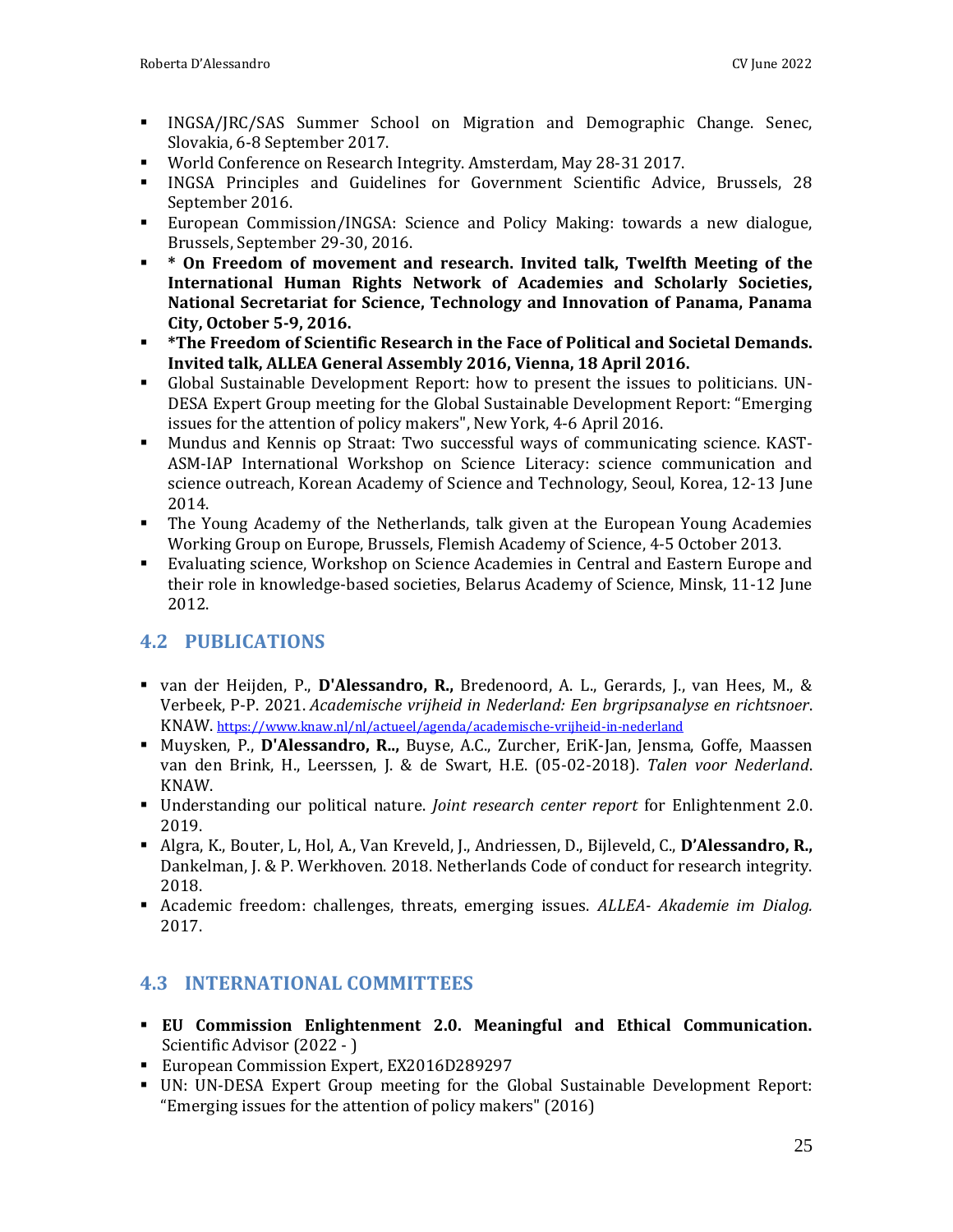- ICSU: *Committee for Freedom and Responsibility in the Conduct of Science*
- Global Young Academy: *Young Scientist Ambassador Program; Open Access* WG; *Science Advice* WG.

# <span id="page-25-0"></span>**4.4 EVENT ORGANIZATION**

- 5th World Conference on Research Integrity, Amsterdam, 28-31 May, 2017
- Symposium on Diversity in Science, De Jonge Akademie, KNAW, 14 October 2016
- <span id="page-25-1"></span>▪ Shaping the Future of Young Academies (with B. Speckman and A. Betti). Amsterdam, KNAW, 31 October- 1 November 2012

# **5 MEDIA/POPULARIZATION**

(links to be found here: https://www.robertadalessandro.it/media)

- Open letter to the Italian Prime Minister on the problems of research in Italy (with Francesco Berto and Giulio Biroli, Repubblica and Le Scienze, 23 March 2016) - **Reply of the Italian Prime Minister**, mr Renzi, on Repubblica (26 March 2016)
- On the Italian news, for the open discussion with the Italian minister of Education and Research (14-20 February 2016, full list and links to be found here: http://www.robertadalessandro.it/#!In-the-news/c3bi/56e2dd120cf210a4386602d5)

#### <span id="page-25-2"></span>**5.1 TV**

- **La7.** L'aria che tira (20.07.2020)
- **TGR.** Come parliamo, con Nduccio (31.3.2018)
- **SkyTG24.** Intervista sui dialetti (29.12.2017)
- **Mediaset. Videointervista a Terra** (29 febbraio 2016)
- **La7 Videointervista a L'aria che tira** (15 febbraio 2016)
- **La7 Videointervista a Piazza Pulita** (18 febbraio 2016)
- Mediaset. **Servizio a Le Iene** (23 febbraio 2016)
- **SkyTG24 Videointervista** (15.2.2016)
- **RaiNews Videointervista** (14 febbraio 2016)

# <span id="page-25-3"></span>**5.2 NEWSPAPERS/MAGAZINES**

- Huffington Post Italy, **BLOG**
- F! Straniere in Italia, italiane all'estero. Com'è bello vivere senza confini. Intervista (8.5.2019)
- Trouw. Niet óf Engels óf Nederlands; kies in het onderwijs voor beide talen (24.3.2019)
- Pagella Politica. La bufala dell'«italiano quarta lingua più studiata al mondo».
- La Repubblica. Ma l'inglese è la lingua della ricerca (con Elena Cattaneo) (29.4.2018)
- NRC. Engels is minder vanzelfsprekend dan Nederland denkt (5.2.2018)
- Corriere della Sera. Il nostro progetto (13.12.2017)
- La Repubblica. Caro atlante, spiegami come cambia il dialetto (12.12.2017)
- Corriere della Sera. Intervista (24.9.2016)
- La Repubblica. Parlare dialetto fa bene al cervello.Intervist(in)a su Repubblica (9.6.2016)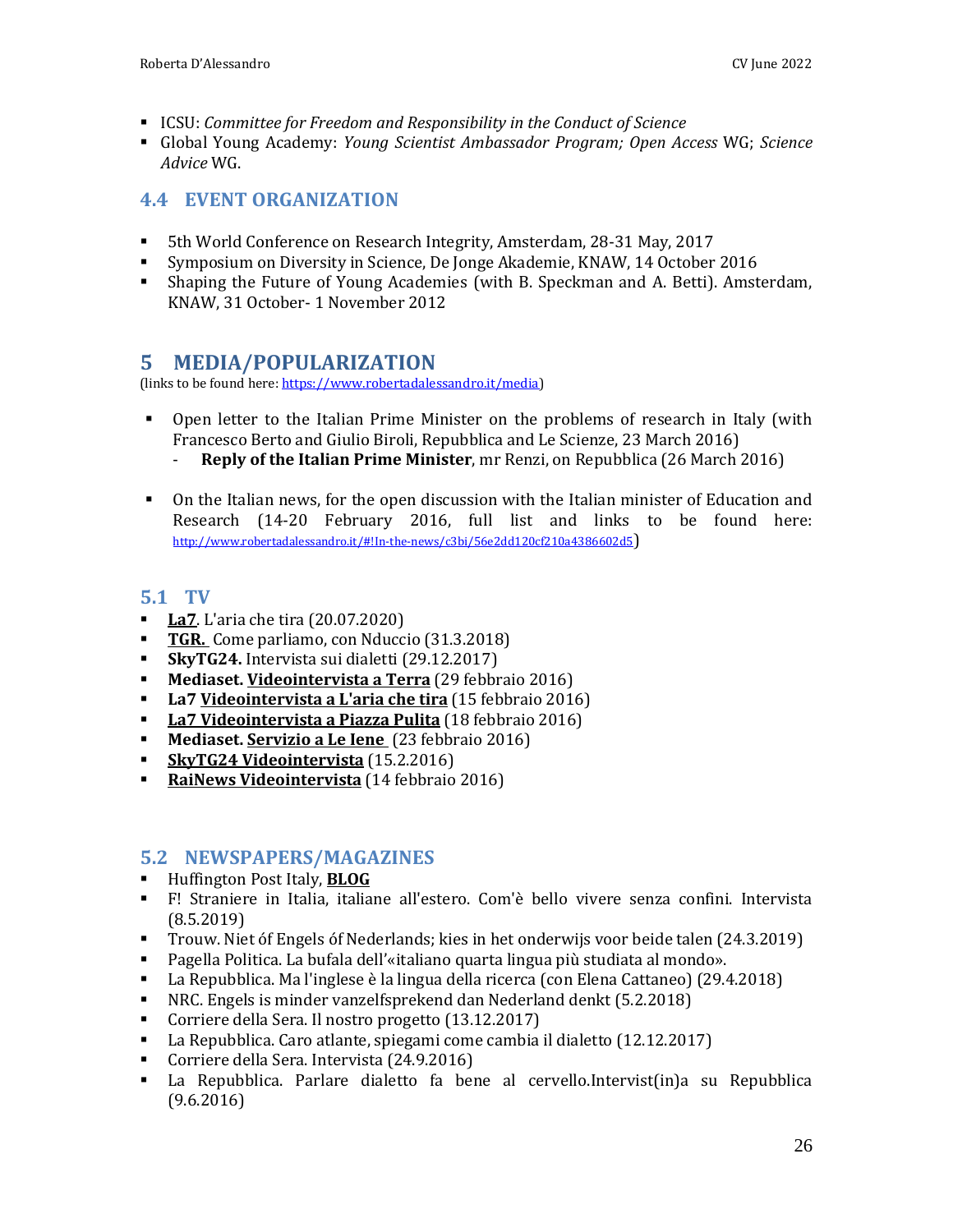- La Repubblica. 7 idee per la ricerca italiana lettera al direttore di Repubblica dei vincitori di ERC (23.3.2016)
- La Repubblica. La risposta del presidente Renzi
- Il Sole 24 Ore La resilienza delle lingue (12.6.2016)
- Io donna. Roberta D'Alessandro e i ricercatori italiani. Talenti senza paese (28.2.2016)
- Mare (18.2.2016)
- Il Fatto Quotidiano. Fondi ricerca. Blog di Marco Bella (17.2.2016)
- Lercio. Vignetta (17.2.2017)
- Internazionale. L'università italiana espelle le menti migliori (16.2.2016)
- Linkiesta. Caro direttore sugli expat e sul caso D'Alessandro hai torto (16.2.2016)
- La Stampa. La ricerca non paga (15.2.2016)
- La Repubblica. Intervista (15.2.2016)
- Il Centro. Roberta D'Alessandro eroina sul web(15.2.2016)
- Linkiesta. Cara Roberta, se la ricerca in Italia fa schifo la colpa è anche un po' tua (15.2.2016)
- Gad Lerner. Roberta D'Alessandro e la verità scomoda dei ricercatori italiani (15.2.2016)
- La Repubblica degli Stagisti (15.2.2016)
- City Rumors (15.2.2016)
- Lettera 43 (15.2.2016)
- Giornalettismo (15.2.2016)
- Le Scienze. Due parole al ministro (14.2.2016)
- Il Fatto Quotidiano. (14.2.2016)
- Il Giornale. La ricercatrice premiata sbugiarda il governo (14.2.2016)
- Il Centro. (14.2.2016)
- La Stampa. La ricercatrice gela la Giannini (13.2.2016)
- La Repubblica. Ricercatrice contro ministra (13.2.2016)
- Il Fatto Quotidiano. (13.2.2016)
- Adn Kronos (13.2.2016)
- New Scientist NL. Featured scientist (October 2014)
- NRC Next. Wat is uw impact, meneer Kant? 15.5.2012
- **EXECUTE:** Featured interview on SURF magazine

# <span id="page-26-0"></span>**5.3 RADIO**

- Rai Radio 1. Radio anch'io (dal min 10.45) (8.7.2020)
- Rai Radio2. I sociopatici (dal min. 01.03.10) (02.01.2018)
- Rai Radio2. Intervista a I provinciali (dal min. 25:00) (15.12.2017)
- Radio Deejay. Chiamate Roma Triuno Triuno (dal min 15:00) (14.12.2017)

# <span id="page-26-1"></span>**5.4 POPULARIZATION OF LINGUISTICS**

**■** Huffington Post – Blog di linguistica Roberta D'Alessandro (huffingtonpost.it)